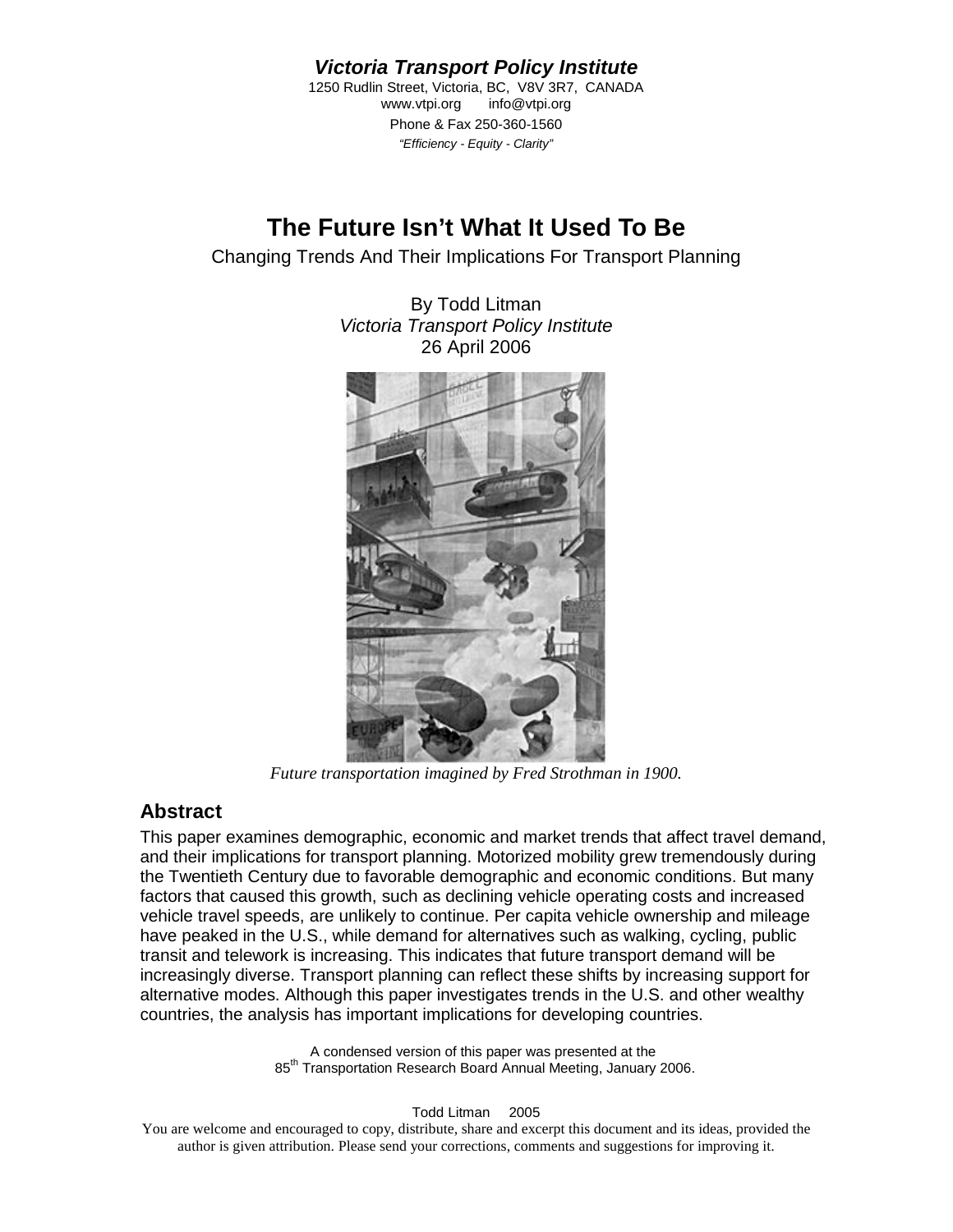# **Contents**

| Introduction. |
|---------------|
|               |
|               |
|               |
|               |
|               |
|               |
|               |
|               |
|               |
|               |
|               |
|               |
|               |
|               |
|               |
|               |
|               |
|               |

### **Past Visions of Future Transportation**



1939 Futurama



1949 ConvAIRCAR Flying Car



1958 Ford Firebird III, which included the "Autoglide"<br>automated guidance system.



1950 Hiller Flying Platform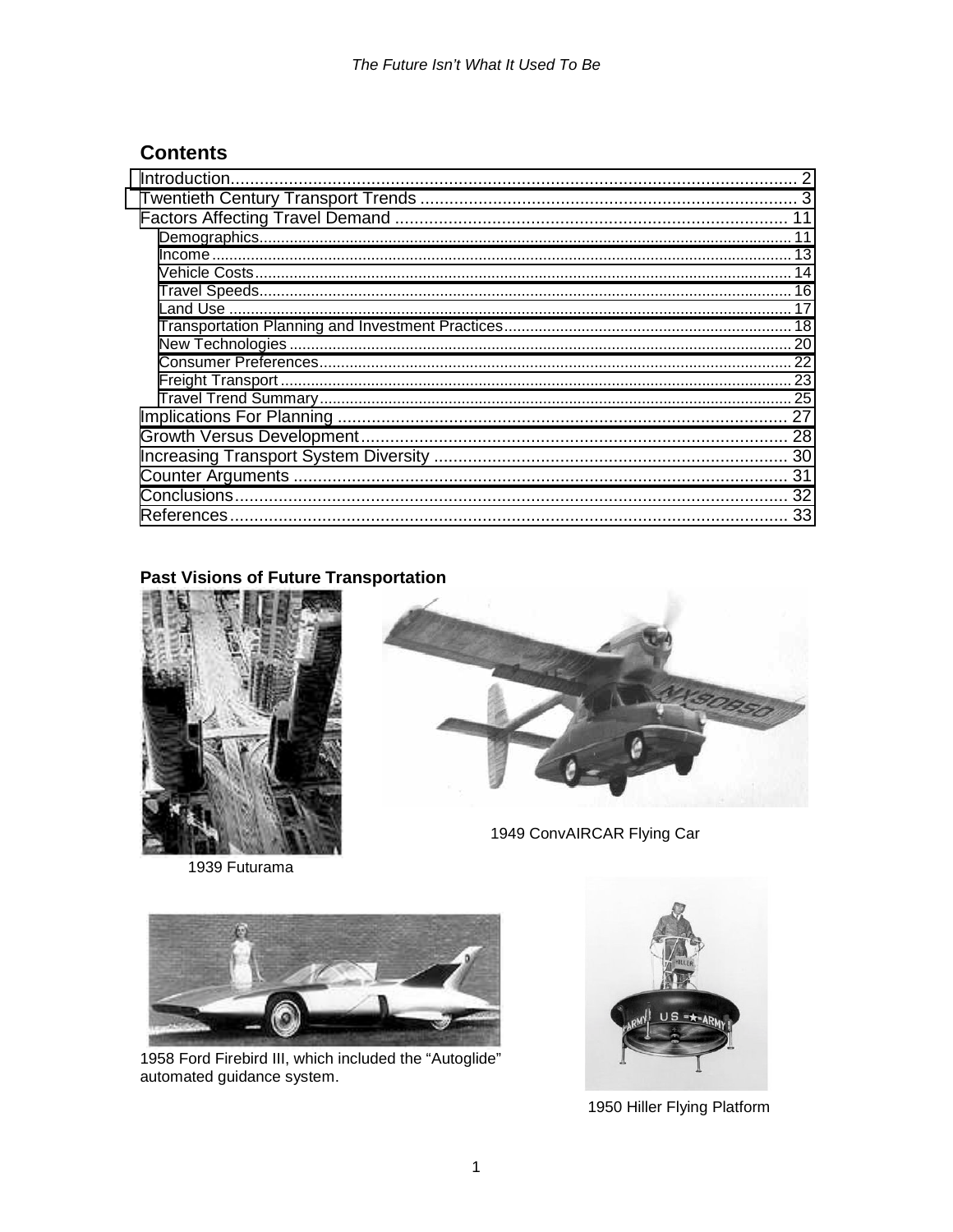## <span id="page-2-0"></span>**Introduction**

According to predictions made a few decades ago, current travel should involve self-driving automobiles, jetpacks and flying cars, with space transport a common occurrence.<sup>1</sup> Travel should be increasingly convenient, comfortable, safe and cheap.

General Motor's 1939 Worlds Fair *Futurama* display predicted that by the 1960s, uncongested, 100-mile-per-hour superhighways would provide seamless travel between suburban homes and towering cities in luxurious, streamlined cars. In 1961, *Weekend Magazine* predicted that by 2000, "Rocket belts will increase a man's stride to 30 feet, and bus-type helicopters will travel along crowded air skyways. There will be moving plastic-covered pavements, individual hoppicopters, and 200 m.p.h. monorail trains operating in all large cities. The family car will be soundless, vibrationless and self-propelled thermostatically. The engine will be smaller than a typewriter. Cars will travel overland on an 18 inch air cushion."

## *Figure 1* **Segway Human Transporters**



*Segway is an example of a new motorized transport mode.* 

Although several new modes developed during the Twentieth Century, including airplane, automobile, $^2$  and containerized freight, transport innovations have been more modest in recent decades, and none have displaced existing modes. Commercial air travel has not reduced the importance of walking, automobile or public transit for local mobility, and Segways have not significantly replaced walking or driving.

Transportation professionals help create the future, so it is important that we consider the overall context of long-term planning decisions. Good planning does not consist of simply extrapolating past trends, it requires that we understand the fundamental conditions which cause change. This paper examines various demographic and economic trends that affect travel demand and their implications for transport planning.<sup>3</sup>

 $\overline{a}$ 1 For example, *2001 A Space Odyssey*, 1968, shows scheduled, commercial moon travel. Also see *Retro Future* (www.retrofuture.com); *Flying Contraptions* (www.flying-contraptions.com); Corn, 1984; Cosgrove and Orrick, 2004.

<sup>&</sup>lt;sup>2</sup> In this paper, *automobile* refers to all personal motor vehicles, including cars, vans, light trucks, sport utility vehicles, and even motorcycles.

<sup>&</sup>lt;sup>3</sup> *Travel demand* refers to the amount and type of travel people would consume at a given price and quality.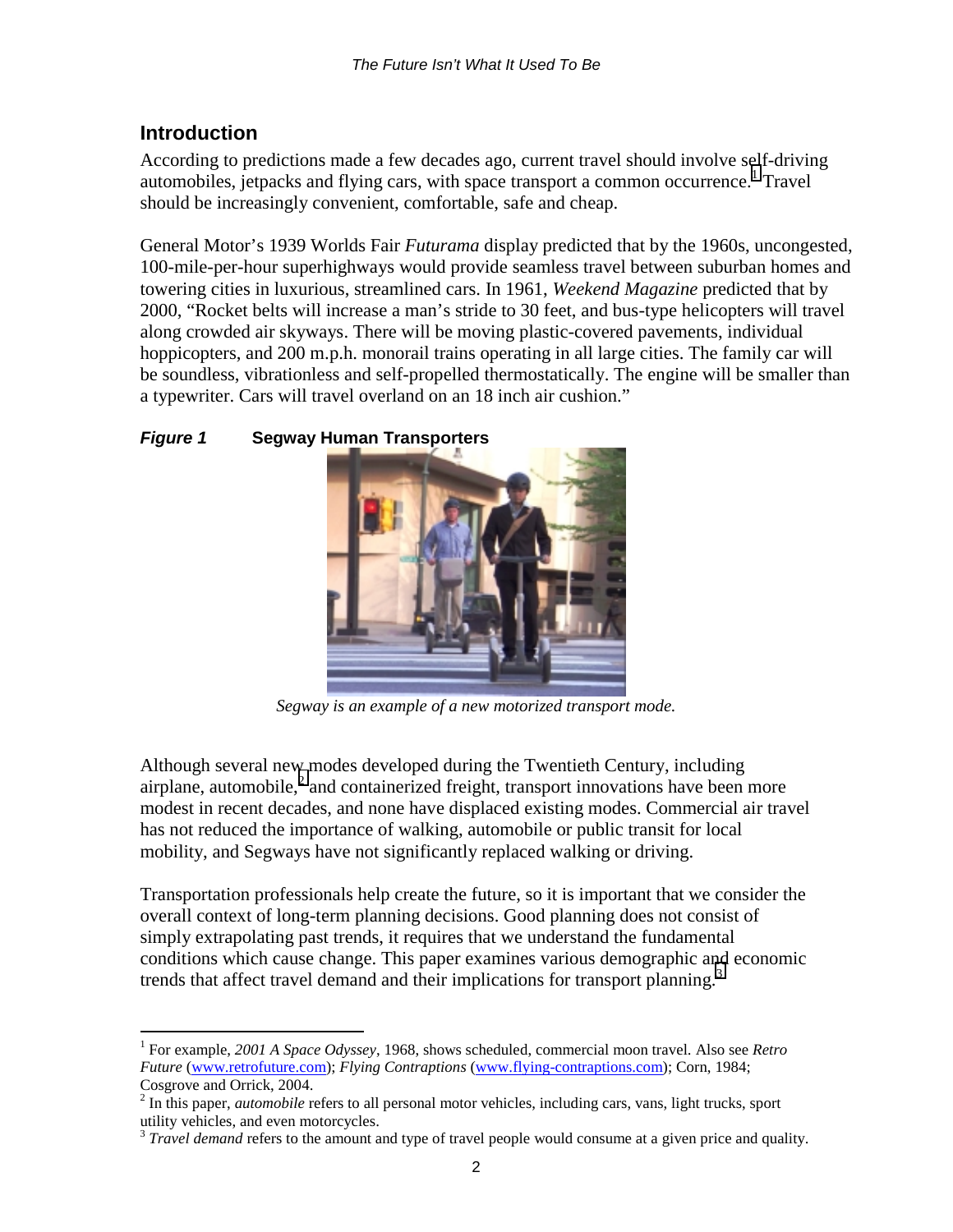## <span id="page-3-0"></span>**Twentieth Century Transport Trends**

*This section summarizes how transportation infrastructure, vehicle ownership and use developed*  during the Twentieth Century.<sup>4</sup>

### *Transportation Infrastructure*

Several new transport modes developed during the Twentieth Century, including highways, airports and containerized freight systems. At the start of the century most roads were unpaved. Roadway mileage and quality increased tremendously during the first half of the century culminating in the Interstate Highway System. Since that system was virtually completed in the 1980s there has been little roadway expansion, as indicated in Figure 2. Similar patterns occurred in other developed countries.

*Figure 2* **US. Roadway Mileage** (MVMA, 1995, p. 69)



*Roadway mileage grew significantly between 1900 and 1980. Little growth has occurred since.* 

Railroad mileage increased during the first half of the Twentieth Century and declined during the second half, but the decline has stopped, and Class 1 track mileage increased slightly between 2000 and 2002. Many major rail lines and terminals are now being upgraded to accommodate more rail traffic and container volume.

Airport and port infrastructure expanded significantly during much of the Twentieth Century. Some growth continues, particularly those that serve as major transfer hubs, but much of the growth is being accommodated by incremental improvements and better management of existing facilities.

Transit service declined significantly during much of the Twentieth Century, due to a spiral of declining investment, service quality and ridership, but this has been reversed as many cities reinvest in transit infrastructure and implementing policies that increase service quality and encourage ridership. For example, between 1995 and 2002 bus route miles increased about 20% and rail transit track mileage by about 40%.

 $\overline{a}$ <sup>4</sup> Some data are limited and unreliable, particularly for the early years of the Twentieth Century. The best data sets we could find are presented here.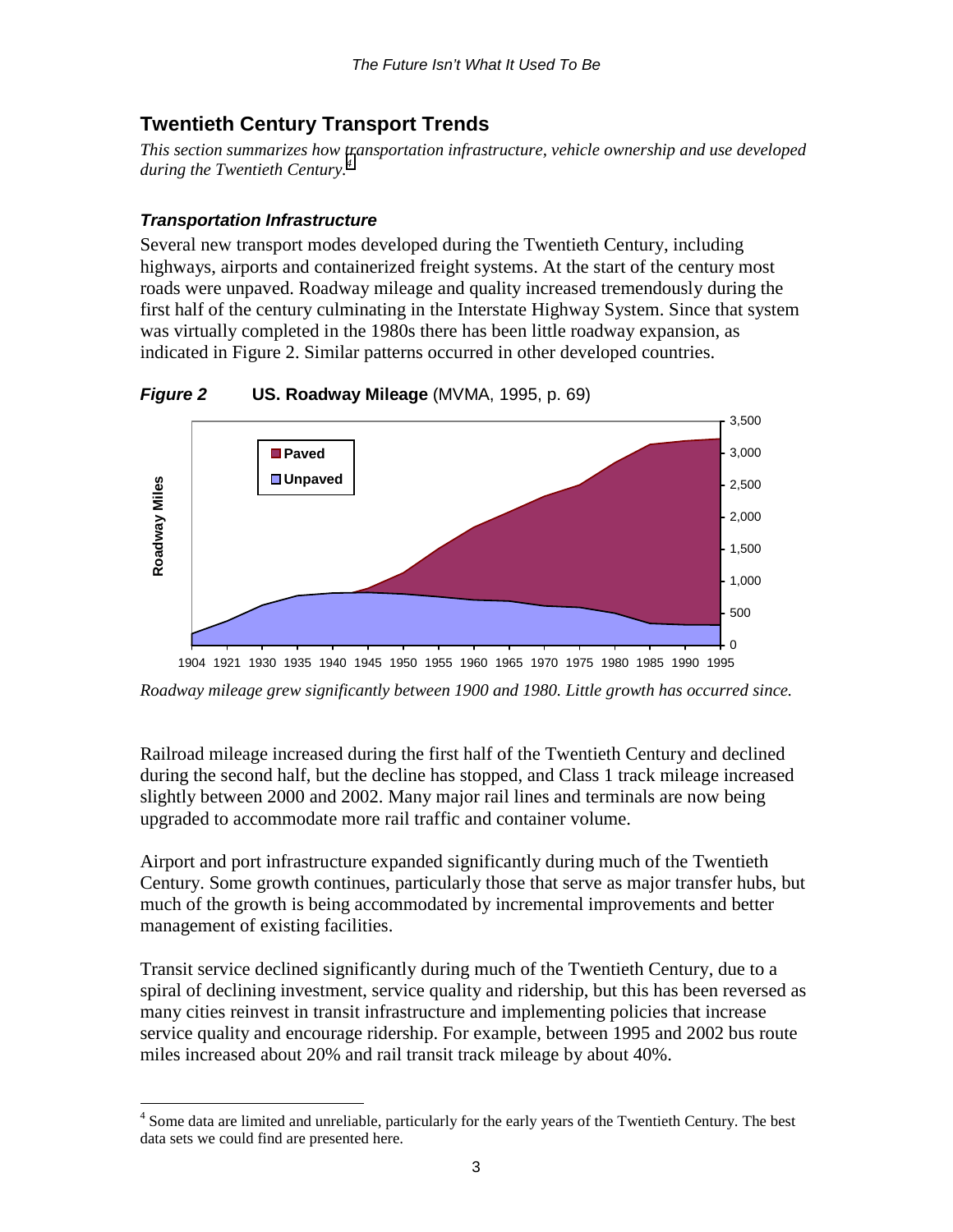### *Vehicle Ownership*

 $\overline{a}$ 

Per capita motor vehicle ownership grew during most of the Twentieth Century, but leveled off about the year 2000, and declined slightly since then, as illustrated in Figure 3.



*Figure 3* **US. Vehicle Ownership Growth** (FHWA, Various Years)

*Vehicle ownership grew during most of the Twentieth Century, reaching more than one vehicle per licensed driver by the year 2000. Per capita vehicle ownership rates peaked in 2000.* 

Figure 4 illustrates per capita automobile ownership trends by income class from 1973 to 2001. Ownership rates increased significantly during the 70s, and for lower-income households during the 80s, but flattened and declined in some classes during the 90s. The period of growth in per capita vehicle ownership rates coincided with Baby Boomer's peak driving years, and significant growth in the portion of women employed outside the home.<sup>5</sup>

Between 2000 and 2003 New York City recorded a 5% decline in total registered vehicles.<sup>6</sup> Taking only standard vehicles into account (excluding taxis, rental cars, and motorcycles) the average reduction is over 7%. Experts say this results from increased vehicle insurance, parking and fuel prices.

 $<sup>5</sup>$  For more detailed analysis of factors that contributed to increased vehicle travel demand from the 1960s</sup> through the 1990s see analysis of the National Personal Transportation Survey (NPTS) by Pisarski (1992) and Hu and Young (1999).

<sup>6</sup> Based on a report by *Crain's Detroit Newsletter* (www.crainsdetroit.com), February 2005.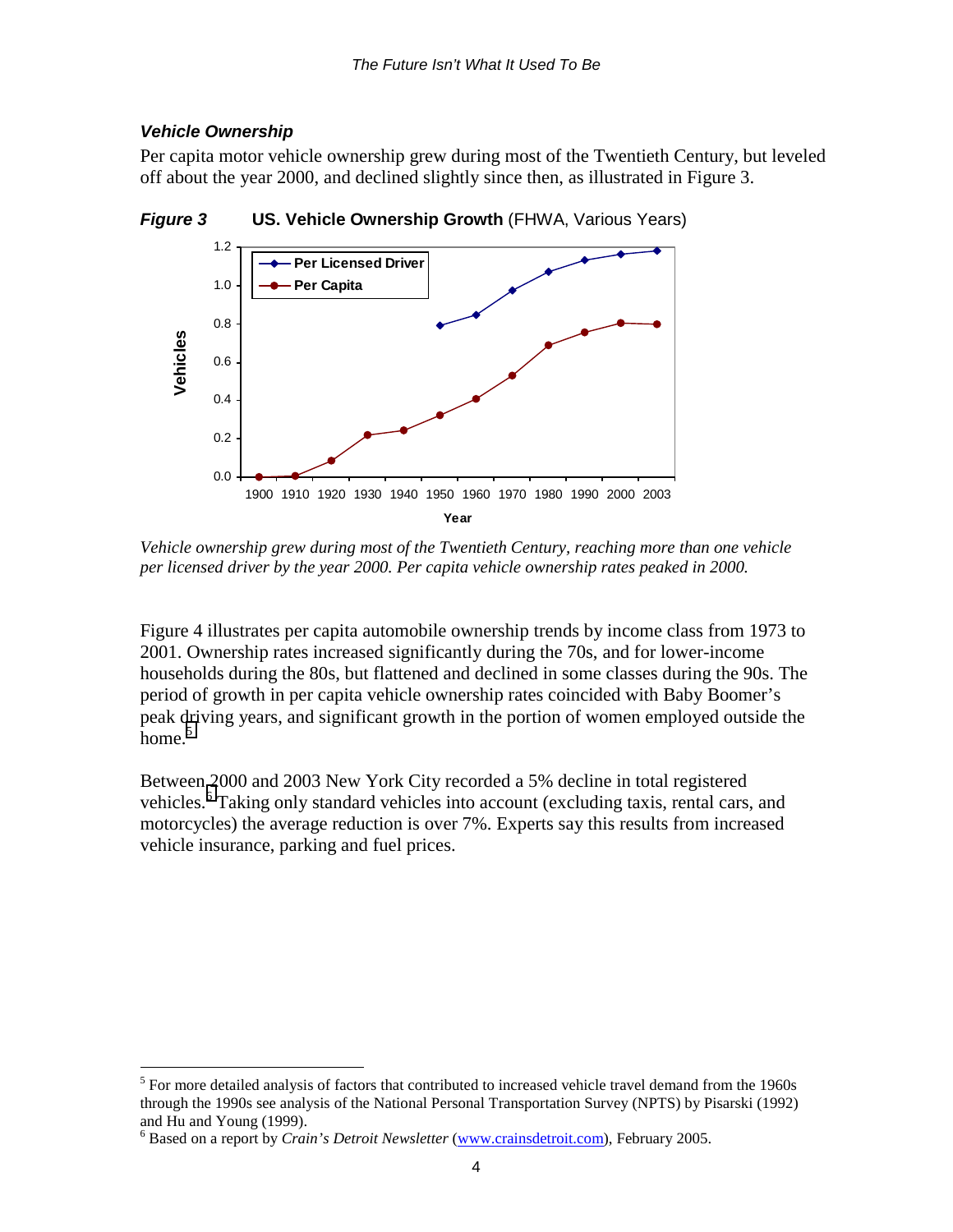

**Year**

*This graph shows motor vehicles per capita by income quintile. This increased significantly during the 1970s, but leveled off during the 1990s.* 

International data, illustrated in Figure 5, indicates that during the 1990s, per capita vehicle ownership growth rates started to decline in other wealthy countries such as Denmark, Germany, France, Italy, Finland, Sweden and the U.K., and appear likely to level off at a point lower than the 0.75 peak reached in the U.S.



*Vehicle ownership grew in European countries between 1970 and 2000, particularly in lowerincome countries such as Portugal and Spain. Growth rates declined during the 1990s in wealthy countries such as Denmark, Germany, France, Italy, Finland, Sweden and the U.K.*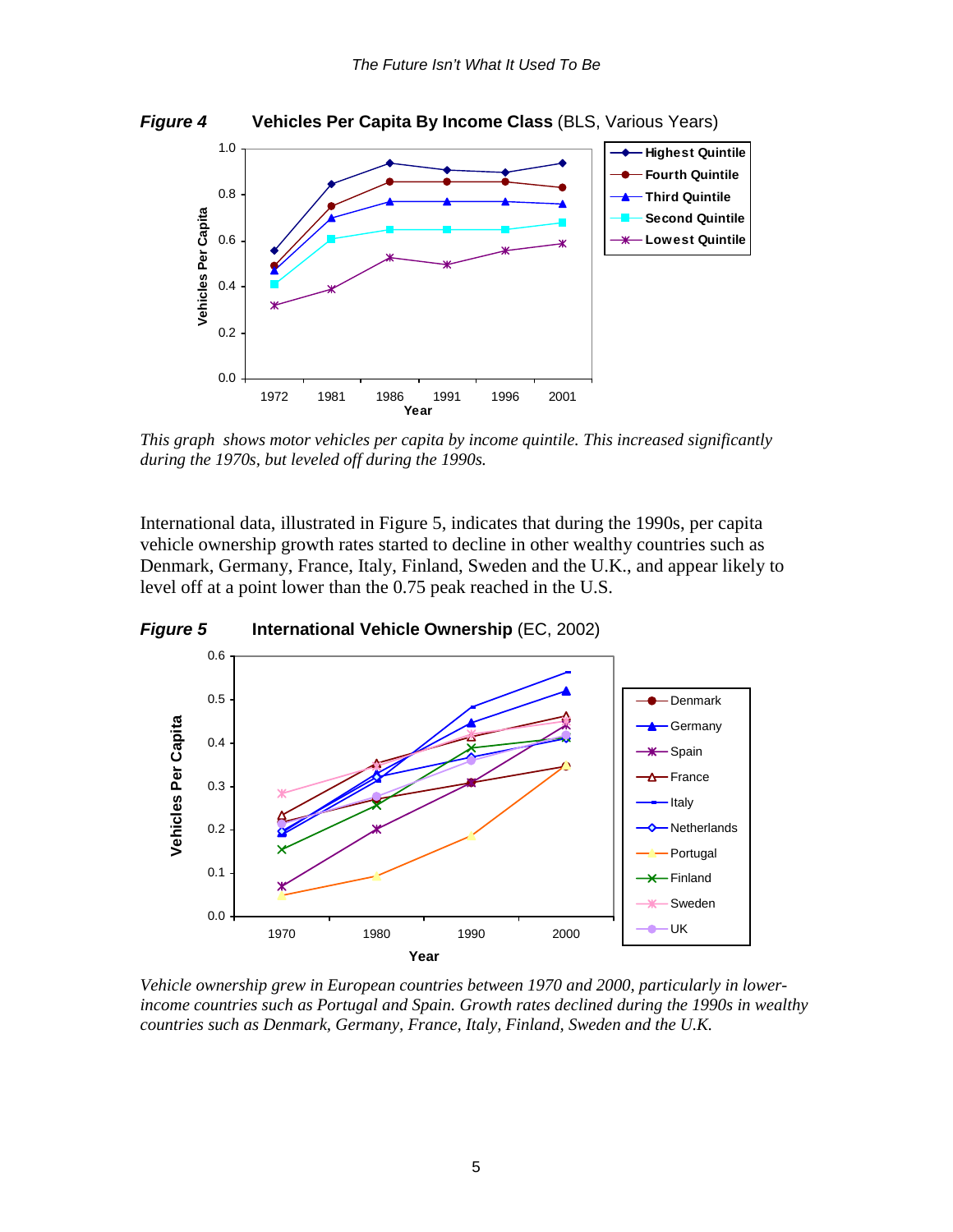#### *Vehicle Mileage*

During most of the Twentieth Century, motor vehicle mileage rates grew significantly, but these have also leveled off and even declined slightly since 2000.



*Figure 6* **U.S. Average Annual Vehicles Mileage** (FHWA, Various Years)

*This figure shows average motor vehicle mileage per driver and per capita. These rates increased significantly though the 1990s, but peaked about 2000.* 

Similar patterns occurred in other developed countries. Figure 7 illustrates per capita vehicle travel rates in European countries between 1970 and 2000. Per capita mileage grew fastest in lower-income countries that started with low mileage rates, such as Portugal and Spain. Growth rates declined during the 1990s in most wealthy countries such as Germany, France, Finland, Sweden and the U.K., and appear to be leveling off at a far lower point than the 16,000 average annual kilometers per capita in the U.S.

*Figure 7* **International Vehicle Travel Trends** (EC, 2002)



*Per capita vehicle travel grew in European countries between 1970 and 2000, particularly in lower-income countries such as Portugal and Spain. Growth rates declined during the 1990s in wealthy countries such as Germany, France, Finland, Sweden and the U.K.*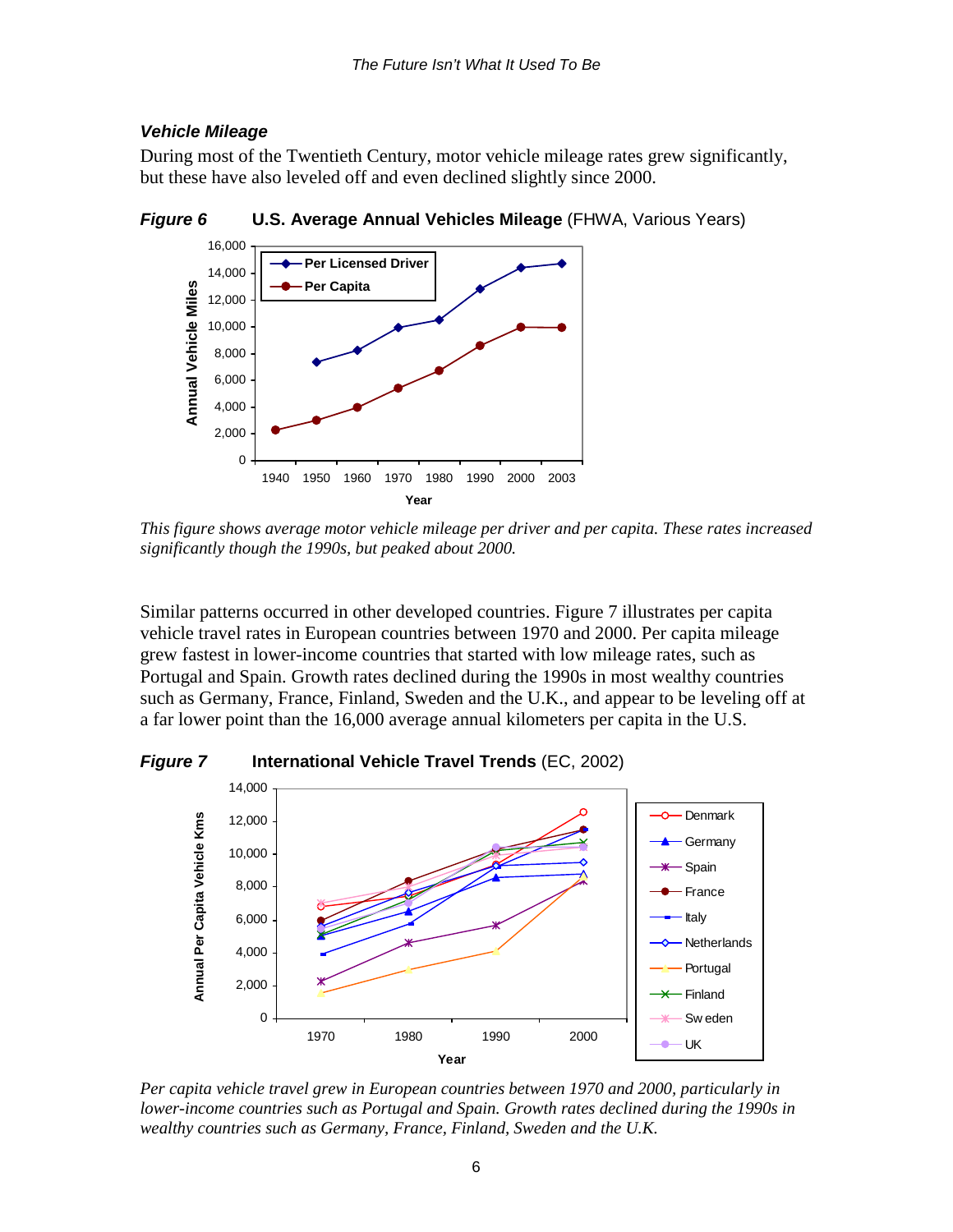Per capita automobile travel in the United Kingdom peaked at 5,570 annual miles (9,280 kilometers) in 1998/2000, and declined slightly since, while walking, cycling, and motorcycle travel, which had previously been declining rapidly, declined only slightly, while local bus transit increased (Table 1). Average disposable income in the U.K. grew about 12% during this period.

| ravie i |       |      | <b>UN Annual Fer Gapita Mileage by MOGE</b> (DFT, 2004, Gridpler 2) |                  |                  |              |
|---------|-------|------|---------------------------------------------------------------------|------------------|------------------|--------------|
| Year    | Car   | Walk | <b>Bike/Motorcycle</b>                                              | <b>Local Bus</b> | <b>Rail/Tube</b> | <b>Other</b> |
| 1985/86 | 4.024 | 244  | 95                                                                  | 297              | 336              | 322          |
| 1989/91 | 5.107 | 237  | 79                                                                  | 274              | 416              | 363          |
| 1992/94 | 5.235 | 199  | 70                                                                  | 259              | 348              | 328          |
| 1995/97 | 5,448 | 195  | 69                                                                  | 252              | 345              | 356          |
| 1998/00 | 5.570 | 192  | 69                                                                  | 245              | 428              | 336          |
| 2002/03 | 5,562 | 191  | 68                                                                  | 260              | 417              | 356          |

*Table 1* **UK Annual Per Capita Mileage By Mode** (DfT, 2004, Chapter 2)

*UK automobile mileage grew until 2000, after which it declined slightly.* 

At the start of the Twentieth Century walking, cycling, horse, and public transit were all important modes. During the century, automobile travel increased relative to other modes, becoming dominant. Figure 8 shows commute mode split trends from 1970 through 2000, indicating an increasing portion of commute trips are by automobile. Other countries also experienced increased automobile commuting during this period, although not to such as degree as in the U.S.



*This figure, and other travel trend data, indicate that automobile travel dominates commute trips.* 

International comparisons indicate that mode splits vary significantly from one area to another. Many wealthy countries, such as Denmark, Sweden and Switzerland, have relatively low automobile mode split, as indicated in Figure 9. Factors such as land use development patterns, urban highway supply, the quality of transit service, walking and cycling conditions, and parking facility supply and price affect mode split.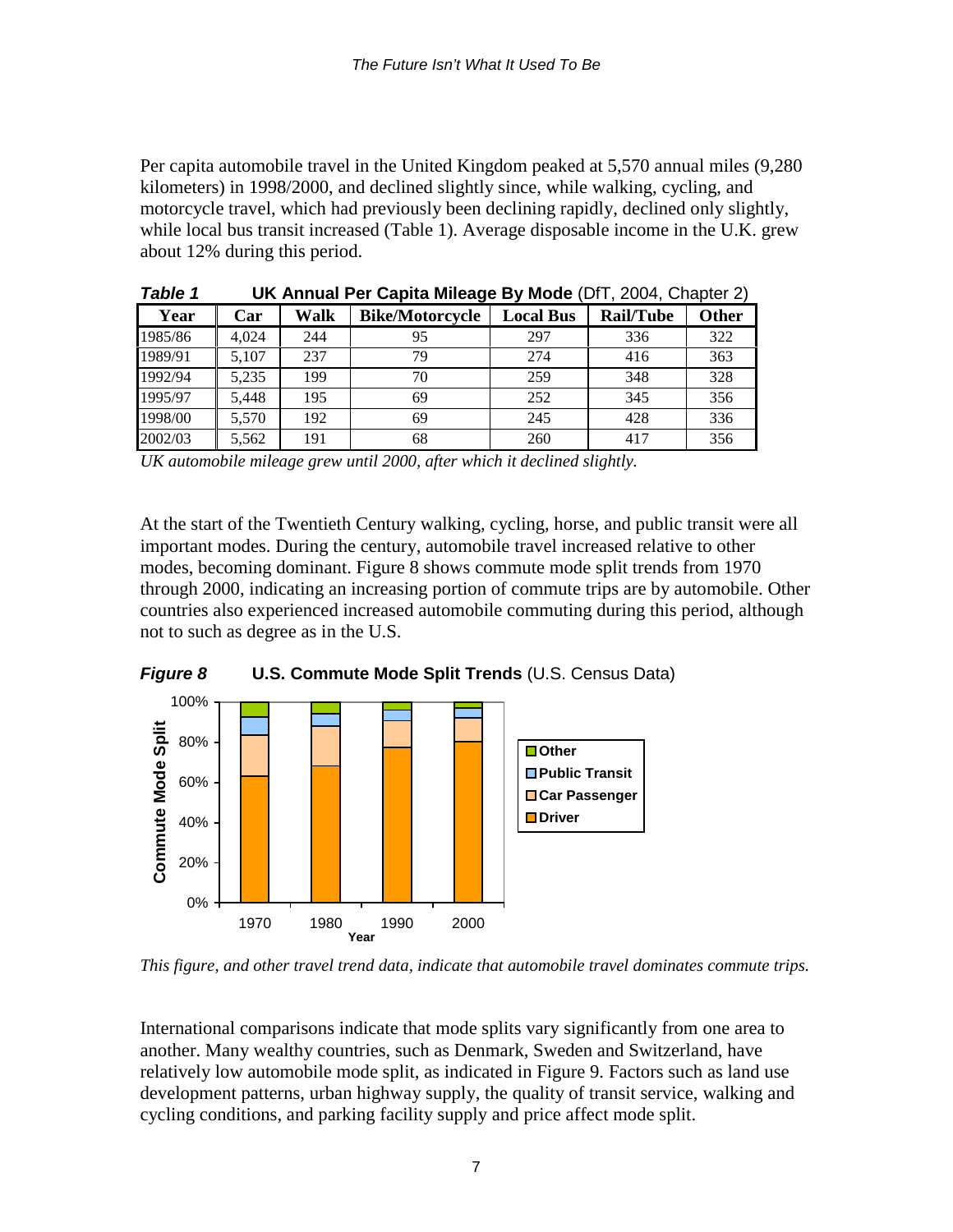

*This figure shows large variations in urban mode split among developed countries, indicating that increased wealth does not necessarily lead to automobile dominance.* 

It is worth noting that these conventional travel statistics exaggerate the importance of automobiles relative to other modes, due to the way travel activity is measured ("Measuring Transportation," VTPI, 2005). Most travel surveys only count the primary mode used for peak-hour zone-to-zone trips. Short trips, non-commute trips, travel by children, and nonmotorized links of transit or automobile trips tend to be undercounted.

More comprehensive surveys indicate higher levels of alternative modes, particularly walking. If instead of asking, "What portion of trips only involve walking?" we ask, "What portion of trips involve some walking on public sidewalks or paths?" the number of nonmotorized trips more than doubles (Litman, 2003). Similarly, if instead of asking, "What portion of total trips are by public transit?" We ask, "What portion of peak-period trips on congested corridors are by transit?" or "What portion of residents use public transit at least occasionally?" the numbers are much higher. Even people who do not currently use transit value having it available, in case they need it in the future.

The units used to measure transport also affect the relative importance of different modes. Alternative modes may seem insignificant when evaluated by distance traveled but not by trips or travel time. For example, according to the 2003 *U.K. National Travel Survey* automobile travel accounts for about 25 times as much mileage as alternative modes, but only 2.5 times as many *trips*, and only 3 times as much *travel time* (Litman, 2003). Large increases in the share of travel by automobile during the last century reflect increased motorized mileage rather than large reductions in walking, cycling or transit travel.

U.S. transit ridership declined during most of the Twentieth Century, but starting in the late 1990s it began to grow again, increasing faster than automobile travel during most recent years (Figure 10). This period coincided with a growing economy and declining real fuel costs, factors that should favor driving over transit. This suggests that fundamental shifts are occurring that increase transit demand.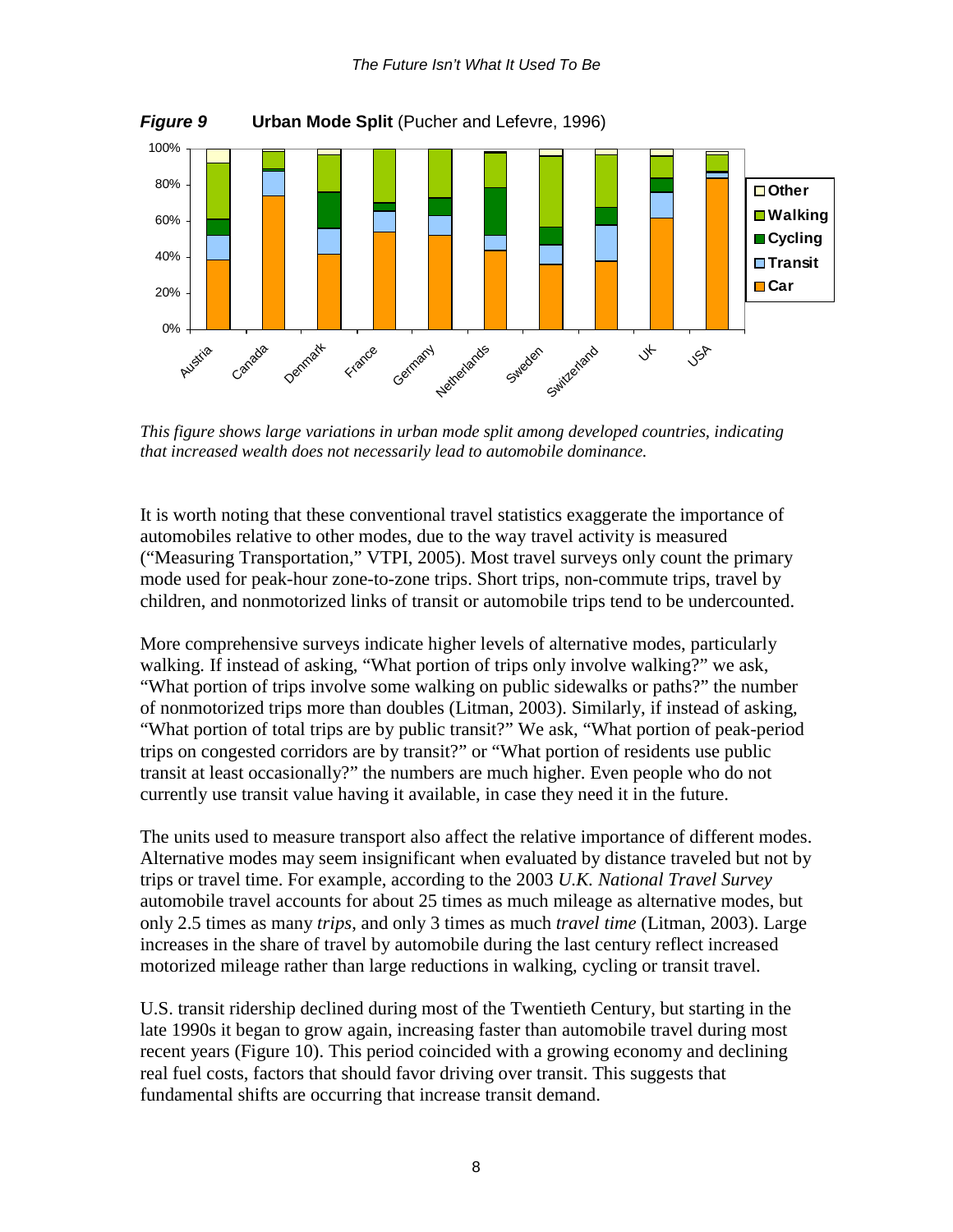*Figure 10* **• Annual Growth in Automobile and Transit (APTA & FHWA Data)** 



*Between 1997 and 2001, transit use grew faster than automobile use. (The ridership decline in 2002 reflects, in part, the effects of the September 11, 2001 terrorist attacks).* 

Transit ridership has increased in many specific markets, particularly after introduction of service improvements, pricing reforms, and transit-oriented development (TRL, 2004). For example, in 1997 after the New York transit system introduced automated fare cards and a new fare structure that substantially reduced the cost of many trips, transit ridership increased about 30%, as illustrated in Figure 11.

*Figure 11* **New York City Subway Ridership** [\(www.schallerconsult.com\)](http://www.schallerconsult.com/)



*New York transit ridership grew substantially after the MetroCard was introduced in 1997. Bus ridership (not shown) grew even more during this period.* 

Similarly, cities such as Portland, Oregon; Vancouver, B.C.; and Salt Lake City, Utah experienced significant ridership growth after new transit lines were opened and transitoriented land use development occurred. For example, in Portland between 1990 and 2000, during which major transit service improvements were implemented, population grew by 24%, motor vehicle mileage by 35%, and transit ridership by 49%. Much of this ridership consists of discretionary riders who choose transit because it offers better service. The success of these systems, and the political support demonstrated for new urban transit system (many required public referenda for funding) indicates that many people want quality transit, and will use such services when available.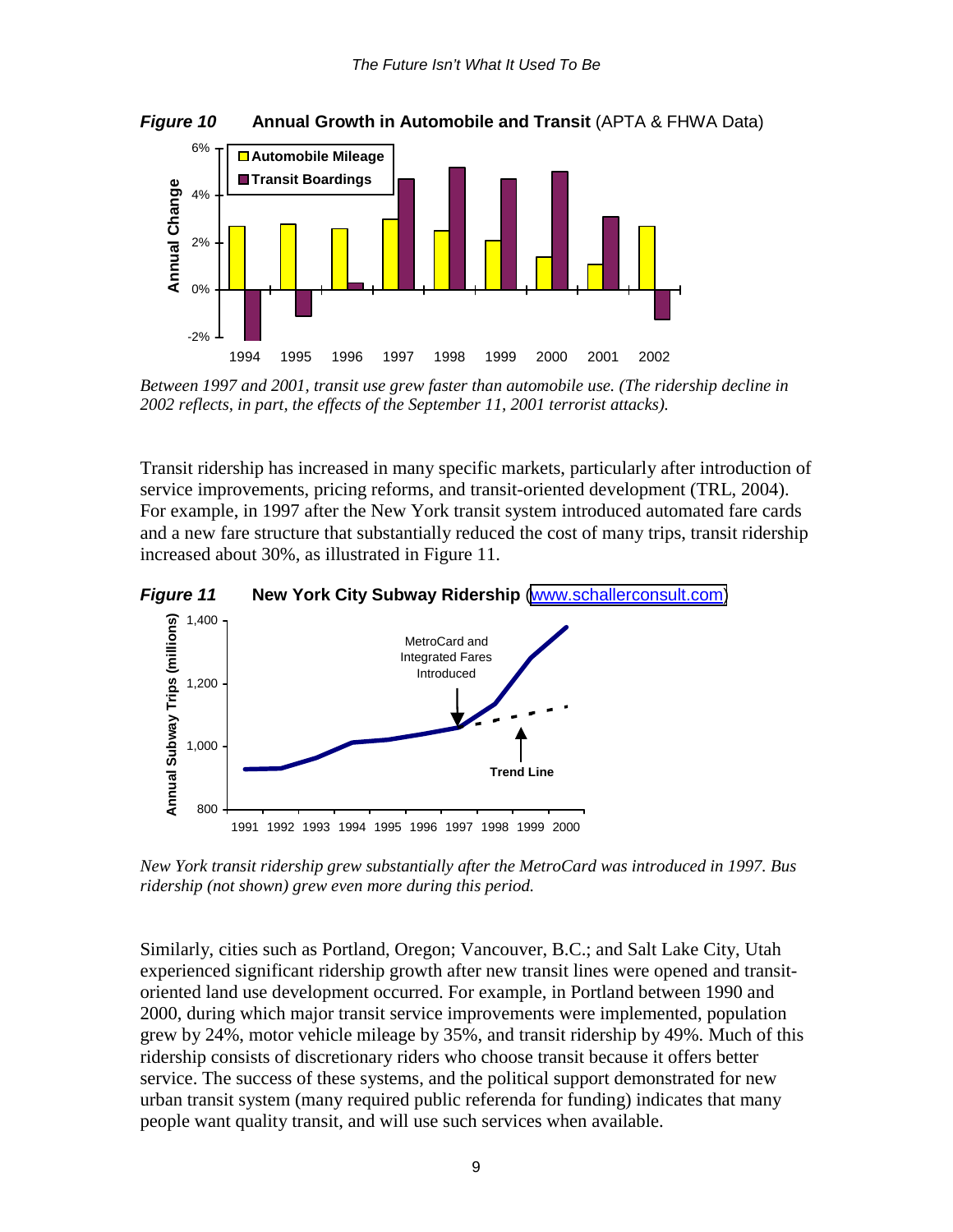## *Trip Purpose*

During the Twentieth Century there were significant changes in the character of personal travel. Early in the century, most people worked, shopped and socialized close to their home. They might enjoy an occasional recreational bike ride or out-of-town train trip, but most travel was functional and local.

As motor vehicle ownership grew, travel costs declined and households dispersed, people organized their lives around increased mobility. The greatest growth in motorized travel has involved non-commute personal trips, including shopping, social and recreational travel, and family/personal business, as indicated in Figure 12, which shows changes in vehicle mileage by trip purpose between 1969 and 1995. Although per capita commuting mileage increased, it declined as a portion of total vehicle mileage from 40% to 35% between 1969 and 1995.



*Figure 12* **Vehicle Travel By Trip Purpose** (Hu and Young, 1999, Table 5)

*This figure shows per capita vehicle mileage by trip purpose. Although all types of trips increased between 1969 and 1995, commuting declined as a portion of total personal travel.* 

This growth in non-commute trips can be considered a rational response to declines in the generalized cost (combined monetary, time, discomfort and risk costs) of travel. If driving is cheap and fast people will drive further for errands and recreational activities. If travel is cheap enough, some people will travel around the world for a weekend holiday. However, this additional travel is price sensitive, since it consists of lower-value travel that consumers only make when their costs are minimal. If vehicle costs or congestion delays increase, such non-essential trips tend to decline.<sup>7</sup>

 $\overline{a}$  $7$  Economists would say that the travel demand curve has a long tail, meaning that as prices decline consumers will continue to increase their mobility, but the additional travel provides little net user benefit and will be avoided if prices increase.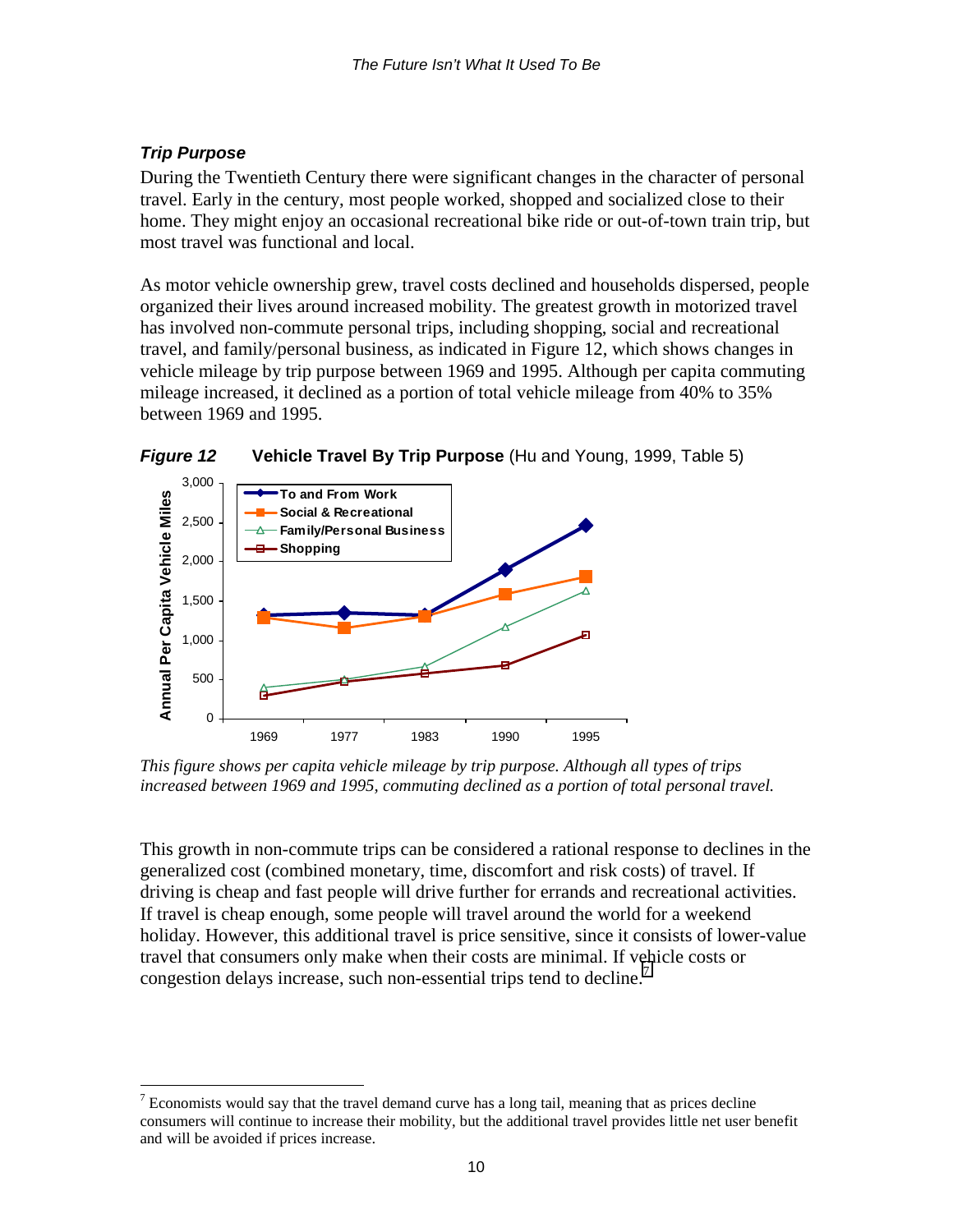## <span id="page-11-0"></span>**Factors Affecting Travel Demand**

*This section discusses several factors that tend to affect vehicle ownership and use, including income, vehicle costs, land use patterns, transportation options and consumer preferences.* 

### *Demographics*

0 50

100

During the last century the U.S. population grew from 76 million to 275 million residents. Virtually all of this growth occurred in urban areas, defined as communities with more than 2,500 residents, as illustrated in Figure 13.

300 250 Residents (Millions) **Residents (Millions)** 200 150

*Figure 13* **U.S. Population** (US Census, 1998)



**Urban**

1900 1910 1920 1930 1940 1950 1960 1970 1980 1990 2000 **Year**

**Rural**

During the second half of the Century most population growth occurred in suburban communities, outside central cities but within commute distance. By the year 2000, nearly 80% of the U.S. population lived in a metropolitan region, and 62% of metropolitan residents lived in suburbs, representing half of the total population.

*Figure 14* **Central City and Suburban Populations** (US Census, 2002a, Table 1-15)



*During the Twentieth Century, an increasing portion of the U.S. population lived in metropolitan regions, particularly in suburban jurisdictions.*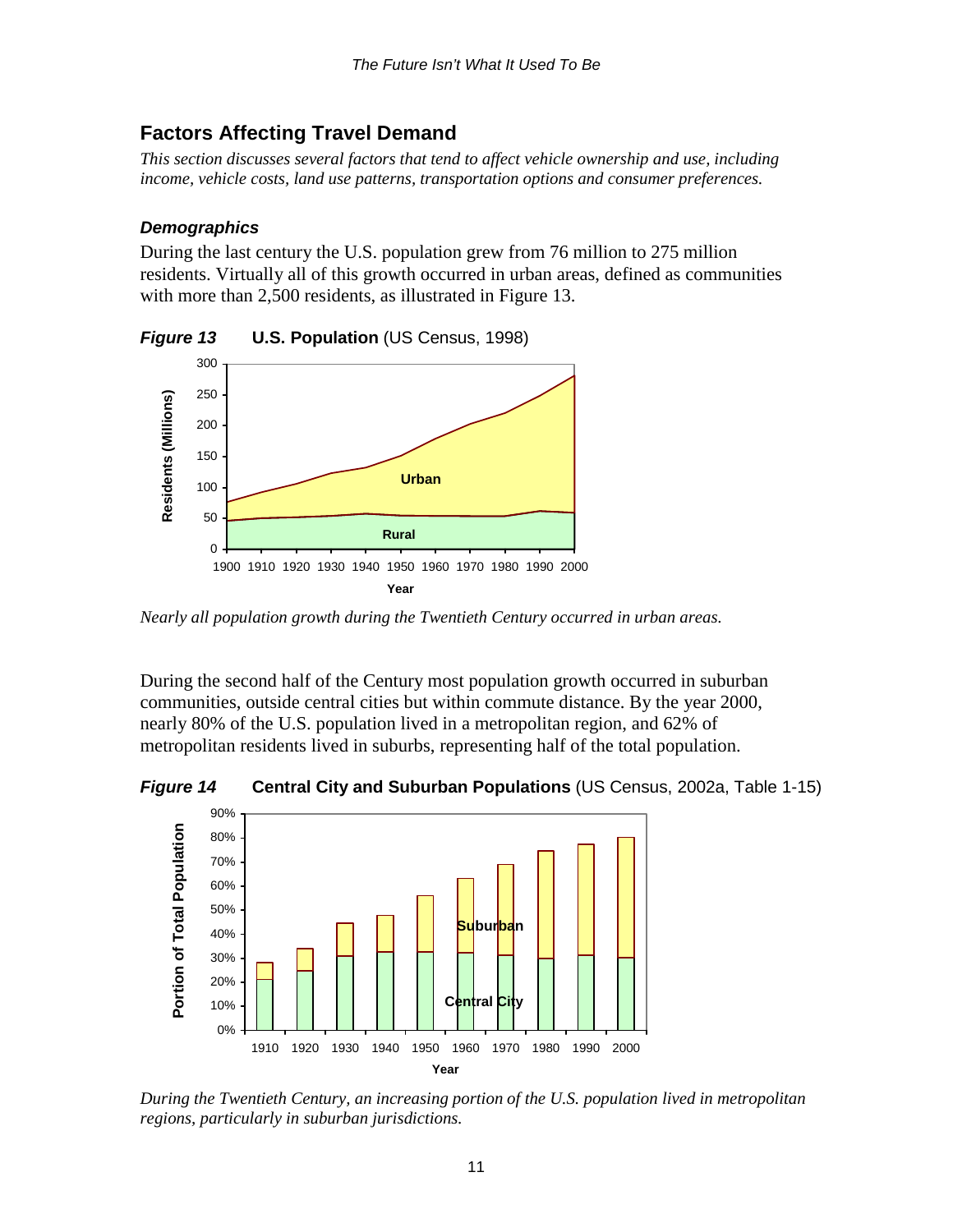The U.S. population is projected to grow to nearly 400 million by 2050, a large absolute increase but a decline in the annual growth rate from 1.1% during the 1990s to 0.5% expected in the 2040s (Cheeseman Day, 2001). This decreasing growth rate is due to declining birth rates, a common phenomena in developed countries. From 2030 to 2050, the United States would grow more slowly than ever before in its history.

The population mix is projected to change significantly, with a much greater portion of elderly residents, immigrants and minority residents. Figure 15 shows U.S. population pyramids for 1990 and 2025. A dramatic change is projected to occur during the next twenty years as the Baby Boom ages.



*Figure 15* **U.S. Population by Age and Gender** (U.S. Census, 2002b)

*The U.S. population, and that of most other developed countries, is aging. During the next century the absolute number and portion of the total population that is retired and elderly is projected to increase significantly.* 

As the Baby Boom retires their per capita vehicle travel should decline, and their demand for alternative modes and more accessible housing location is likely to increase (AARP, 2005). Although Baby Boomers are likely to drive more than previous retirees, they are unlikely to drive as much as they did during their working years. As people age they tend to drive less, as illustrated in Figure 16. The most significant reduction occurs when they retire and so no longer commute, and annual mileage continues to decline as people age.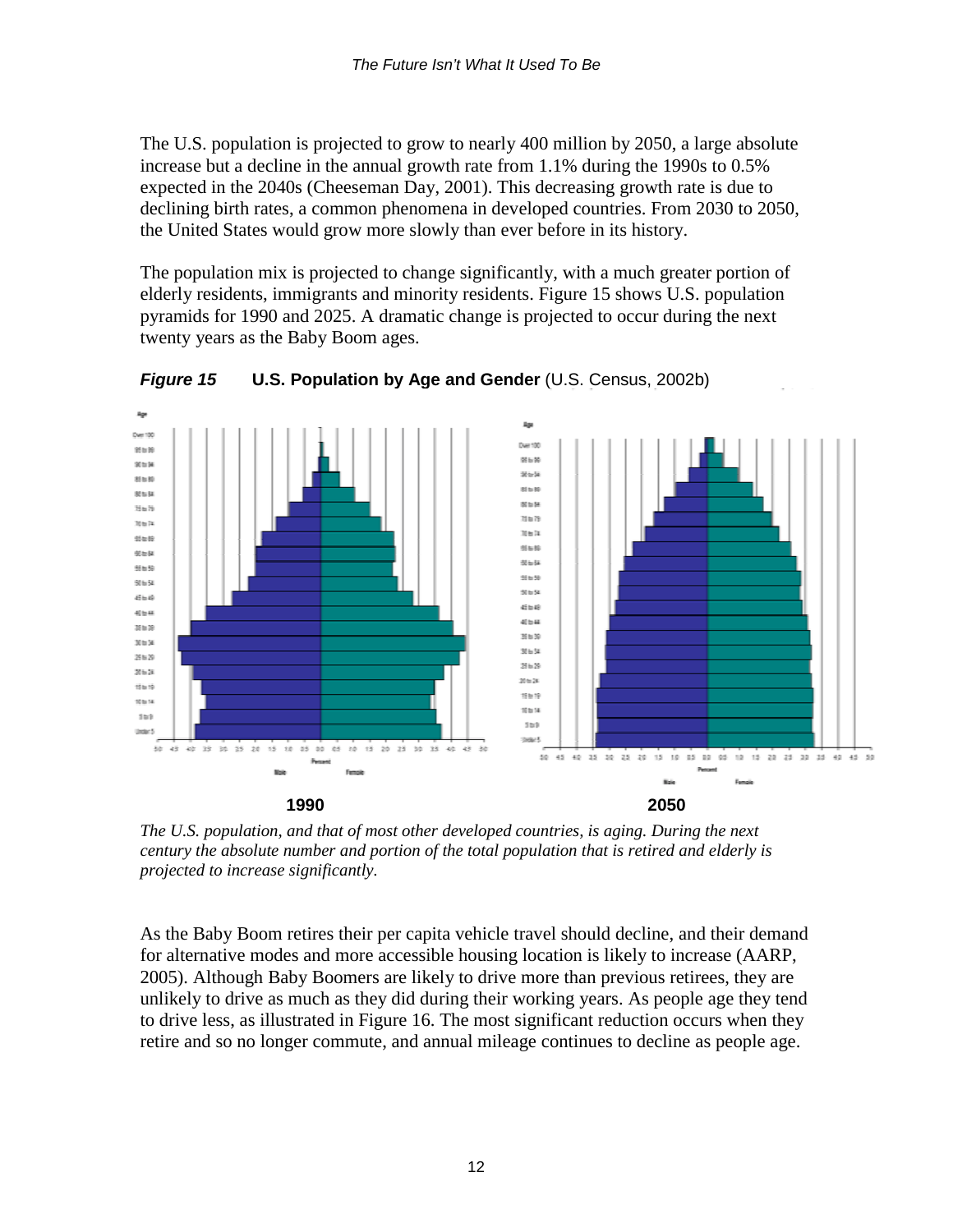<span id="page-13-0"></span>

*Annual motor vehicle travel declines significantly as people age.* 

Race and origin also tend to affect travel patterns. Minorities and immigrants tend to have relatively low per capita vehicle ownership rates, and relatively high alternative mode use rates (Battelle, 2000). For example, in 1997 the portion of households that do not own an automobile was 9.5% overall, 24.1% of African American households, and 15.3% of Hispanic households (Battelle, 2000, Table 4-5). Of immigrant households that have resided in the U.S. for less than three years, 20.7% do not own an automobile, five times higher than the 3.9% of U.S. born residents (Battelle, 2000, Table 4-6).

### *Income*

 $\overline{a}$ 

Per capita automobile ownership and mileage tend to increase with income ("Travel Elasticities," VTPI, 2005), but this growth appears to level off and even decline at high income levels, due to saturation and improved travel and location options (air travel probably continues to increase at high incomes). Lower income countries tend to have the highest vehicle ownership and mileage growth rates, while higher income countries are experiencing low or negative growth. $8$  An international study found that per capita automobile ownership peaks at about \$21,000 (1996 U.S. dollars) annual income, and levels off or even declines with further wealth (Talukadar, 1997). Using U.S. data, Holtzclaw (2000) found that vehicle travel increases strongly with annual income up to about \$30,000, but then levels off and declines slightly with incomes over \$100,000.

Just as wealthier consumers tend to purchase more expensive vehicles for greater performance, comfort and prestige, wealthier cities tend to invest in higher quality public transit systems that offer superior service. In developed countries, cities with higher incomes tend to have better transit systems which result in higher per capita transit ridership rates (Hass-Klau and Crampton, 2002; Litman, 2004). This is one factor that explains why automobile travel does not always increase with income.

<sup>&</sup>lt;sup>8</sup> International Energy Agency analysis indicates that in wealthier countries, per capita vehicle-kilometers tend to grow more slowly than GDP, particularly after average private motor vehicle ownership exceeds one per household (IEA, 2004).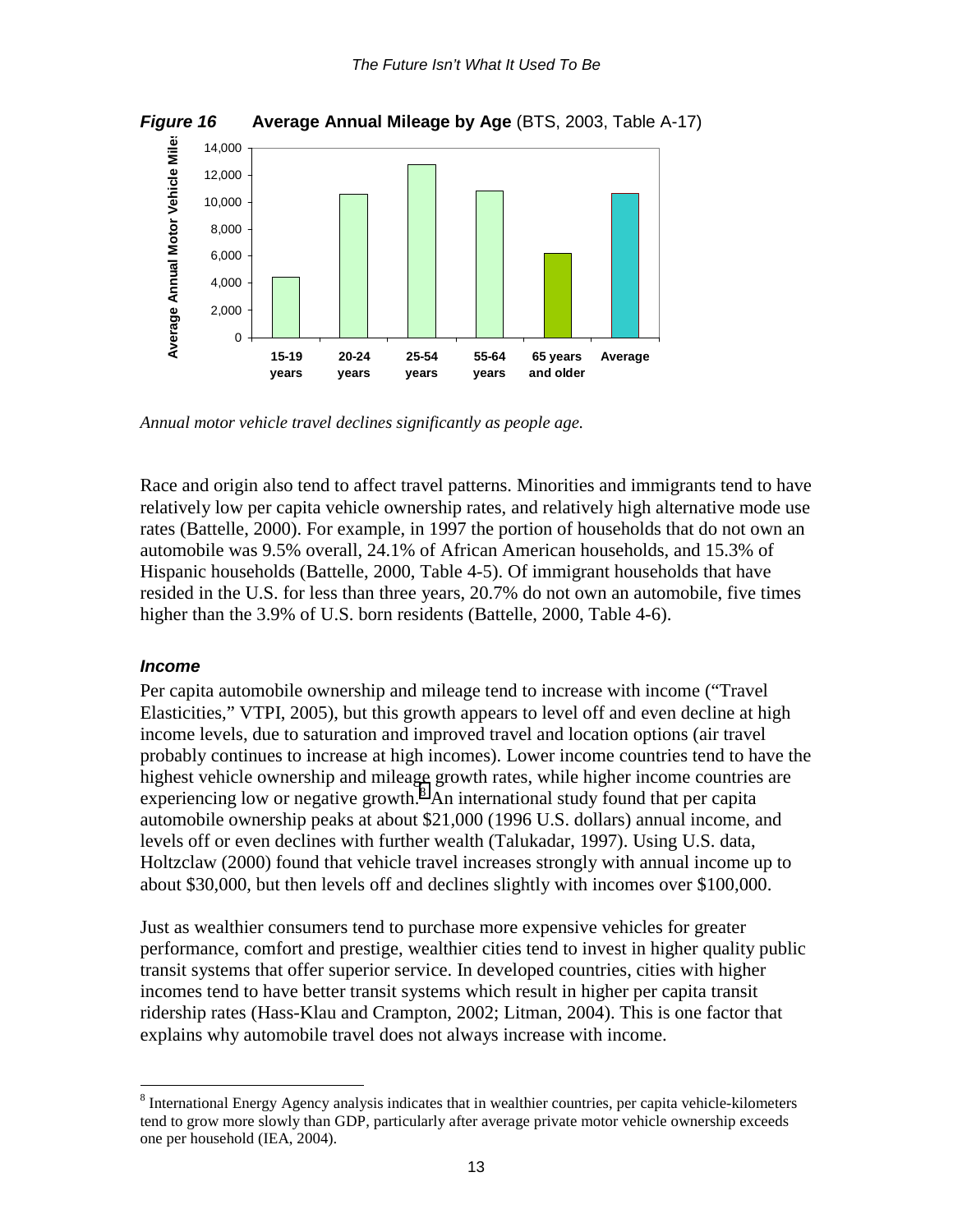### <span id="page-14-0"></span>*Vehicle Costs*

During most of the Twentieth Century a middle-priced new vehicle generally cost 35% to 50% of average annual wages. For example, in 1914, a Ford Model T cost \$220, about 40% of average annual wages. In 1953 a Plymouth Cambridge could be purchased for \$1,618, about 48% of the average annual wage of \$3,387. In 1967, an average new car sold for \$3,212, 40% of \$7,933 average household income; in 1977 the average car sold for \$5,814, 36% of \$16,009 average household income; and in 1987 the average new car sold for \$13,657, 46% of \$29,744 average household income.<sup>9</sup>

However, new car prices are a poor indicator of overall vehicle affordability because lower-income households tend to purchase less expensive used vehicles, because many vehicles include costly luxury features, and because vehicle ownership includes additional expenses such as registration and licensing fees, repairs, and insurance. For many lower-income motorists, insurance costs are a larger constraint on vehicle ownership than purchase costs. Ownership trends suggest that vehicles have become more affordable over time, as indicated by rising vehicle ownership rates among the lowest income quintile from 1970 through 2000.

Annual vehicle mileage is affected by the financial, time and discomfort costs of driving. Per-mile vehicle operating costs declined during most of the Twentieth Century, due to cheaper tires, increased vehicle reliability (and therefore less frequent repairs), increased vehicle fuel efficiency, and declining real fuel prices. Variable costs decreased relative to fixed vehicle costs, as indicated in Figure 17. This gives motorists an incentive to increase their mileage to earn a reasonable return on their fixed investment. Motorists think, "Since I spend so much on payments and insurance, I may as well drive."



*Figure 17* **Vehicle Cost Trends** ("Cost of Driving," VTPI, 2005)

*The variable portion of vehicle costs declined from about 40% in 1950 to 22% in 2000.* 

9 Model T price information from *Forbes Greatest Business Stories*

 $\overline{a}$ 

(www.wiley.com/products/subject/business/forbes/ford.html). Wage information is from the U.S. Census Department (www.census.gov/hhes/income/histinc/p53.html). Plymouth prices are from (www.allpar.com/old/plymouth/plymouth-1953-54.html). Information on average new automobile retail prices relative to wages, 1967 to 1994 is in MVMA 1995, p. 60.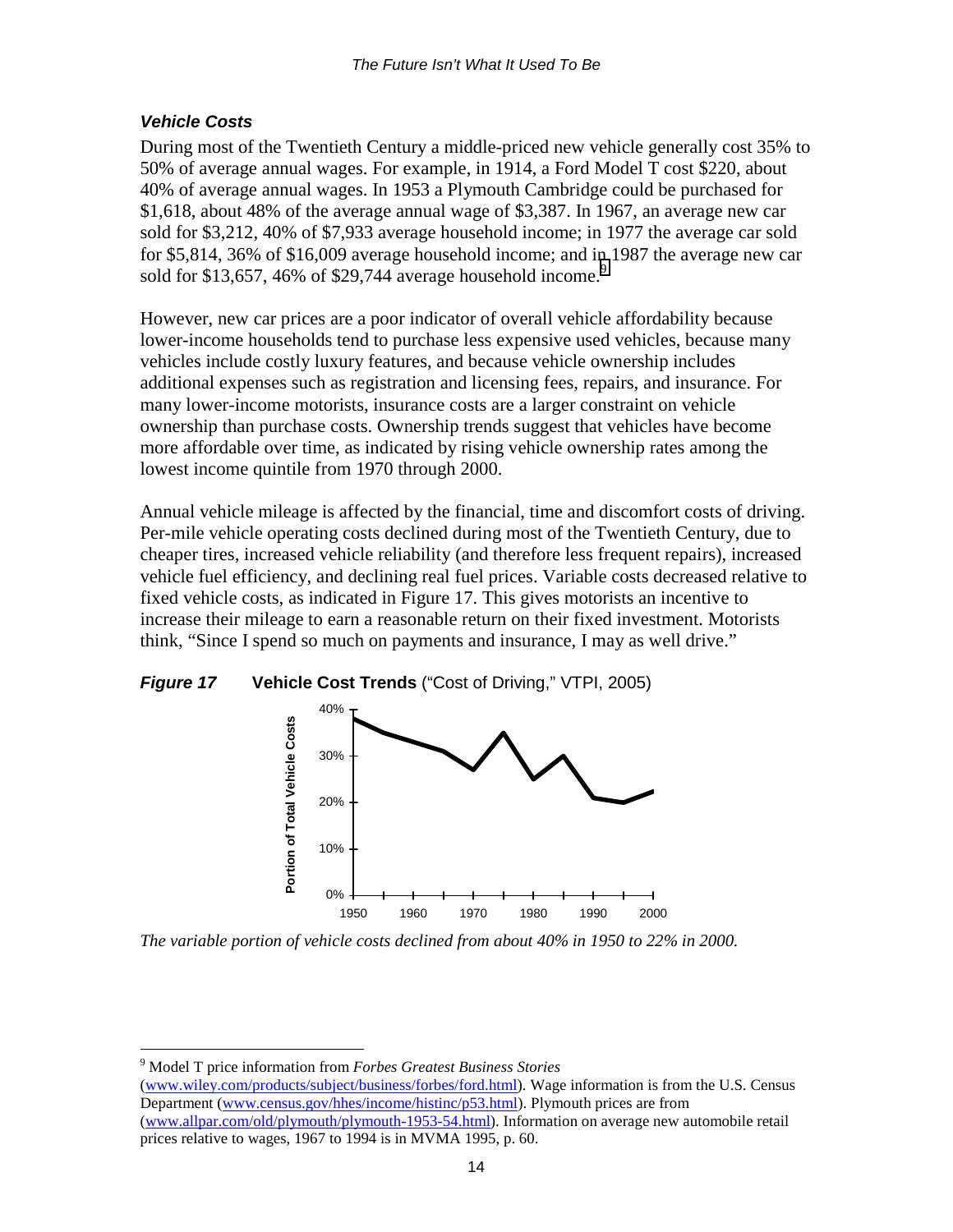Real fuel prices declined for most of the Twentieth Century, excepting a peak during the late 1970s and early 80s. In 1920 gasoline cost  $30¢$  a gallon, when wages averaged about  $50¢$  per hour. Fuel prices are predicted to increase during the Twenty-First Century as demand grows and production peaks (Magoon, 2000; Campbell and Laherrère, 1998; *Association For The Study Of Peak Oil & Gas* at [www.peakoil.net\)](http://www.peakoil.net/). Although many substitute fuels are available, none is likely to be as cheap or convenient as petroleum was during the Twentieth Century.



*This graph shows fuel prices per vehicle-mile between 1960 and 2004. Real (inflation adjusted) fuel prices declined and fuel efficiency increased during this period, reducing per-mile costs.* 

Rising energy prices will probably cause only modest mileage reductions during the foreseeable future. Taxes and distribution costs represent half or more of the retail price of fuel, so doubling wholesale petroleum costs only increases retail prices by 50%. The long-run price elasticity of vehicle fuel is –0.3 to –0.7, meaning that a 10% price increase causes consumption to decline by 3% to 7% over the long run, but about two thirds of this results from the purchase of more fuel efficient vehicles and only about a third results from reduced travel ("Transport Elasticities," VTPI, 2005). The U.S. vehicle fleet is particularly inefficient compared with its technical potential: vehicles currently average about 20 miles-per-gallon (mpg), while hybrid vehicles are now available with performance that could satisfy most trip requirements that average more than 60 mpg. As real fuel prices increase during the next few decades, motorists will probably trade in their gas guzzlers for fuel efficient vehicles and only reduce their per capita vehicle mileage by a modest amount.

During the Twentieth Century driving became significantly more convenient, comfortable and safer per mile of travel due to improved vehicle and road design. Incremental improvements will probably continue, with quieter operation, more comfort and safety features incorporated in lower-priced models, but future improvements will probably be modest compared with what occurred in the past.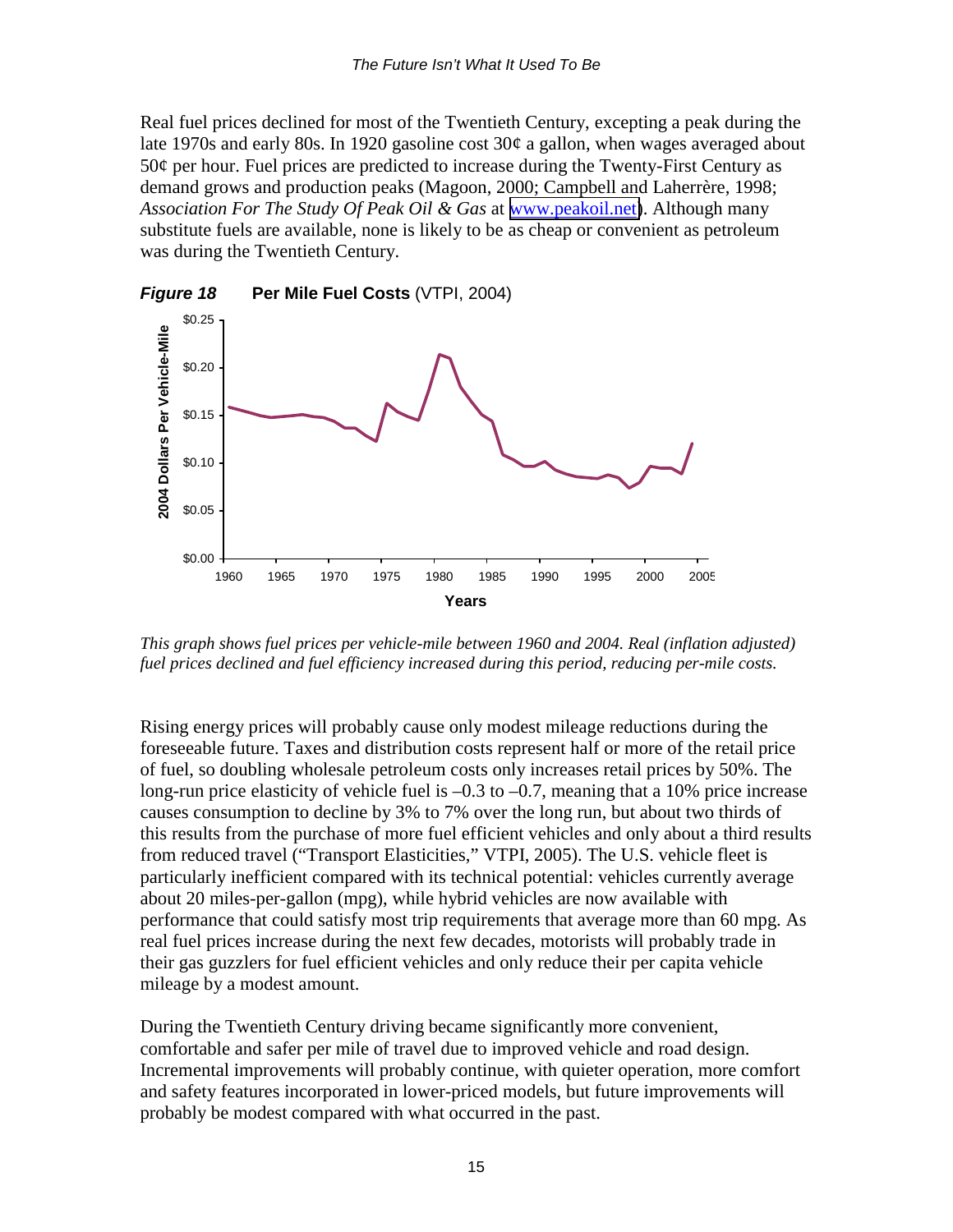#### <span id="page-16-0"></span>*Travel Speeds*

Travel speed affects per capita mileage. People tend to devote an average of about 1.2 hours per day to travel. Higher speeds allow more mileage within this time budget. Average travel speeds increased between 1900 and 1970, due to vehicle and roadway improvements. Before 1950 few cars could exceeded 60 miles per hour (mph), and few roads were suitable for such speeds, but in the last half-century virtually all cars and most new highways have been designed to accommodate faster travel.



*This figure shows how maximum feasible (safe and legal) vehicle speeds increased over the Twentieth Century, from walking and cycling speeds to 65 miles-per-hour on modern highways. Of course, not all travel occurs at these maximum speeds.* 

Interstate highway speed limits were reduced to 55 mph in the mid-1970s, raised to 65 mph in 1987, and since raised to 75 mph in a few areas, but it is unlikely that overall average travel speeds will increase significantly in the future. Although posted speed limits may increase on some highways, the effects will probably be offset by reduced speed limits elsewhere, improved speed enforcement, and increased congestion. Travel surveys indicate that average speeds increased during the 1970s and 80s, but declined during the 1990s (Figure 20). U.S. Census average commute times increased from 21.7 to 25.5 minutes between 1990 and 2000 (Polzin, Chu and Toole-Holt, 2003, Figure 29).



*Figure 20* **Average Travel Speeds** (Polzin, Chu and Toole-Holt, 2003, Figure 27)

*Average Travel Speeds increased during the 1970s and 80s, but started to decline in the 1990s.*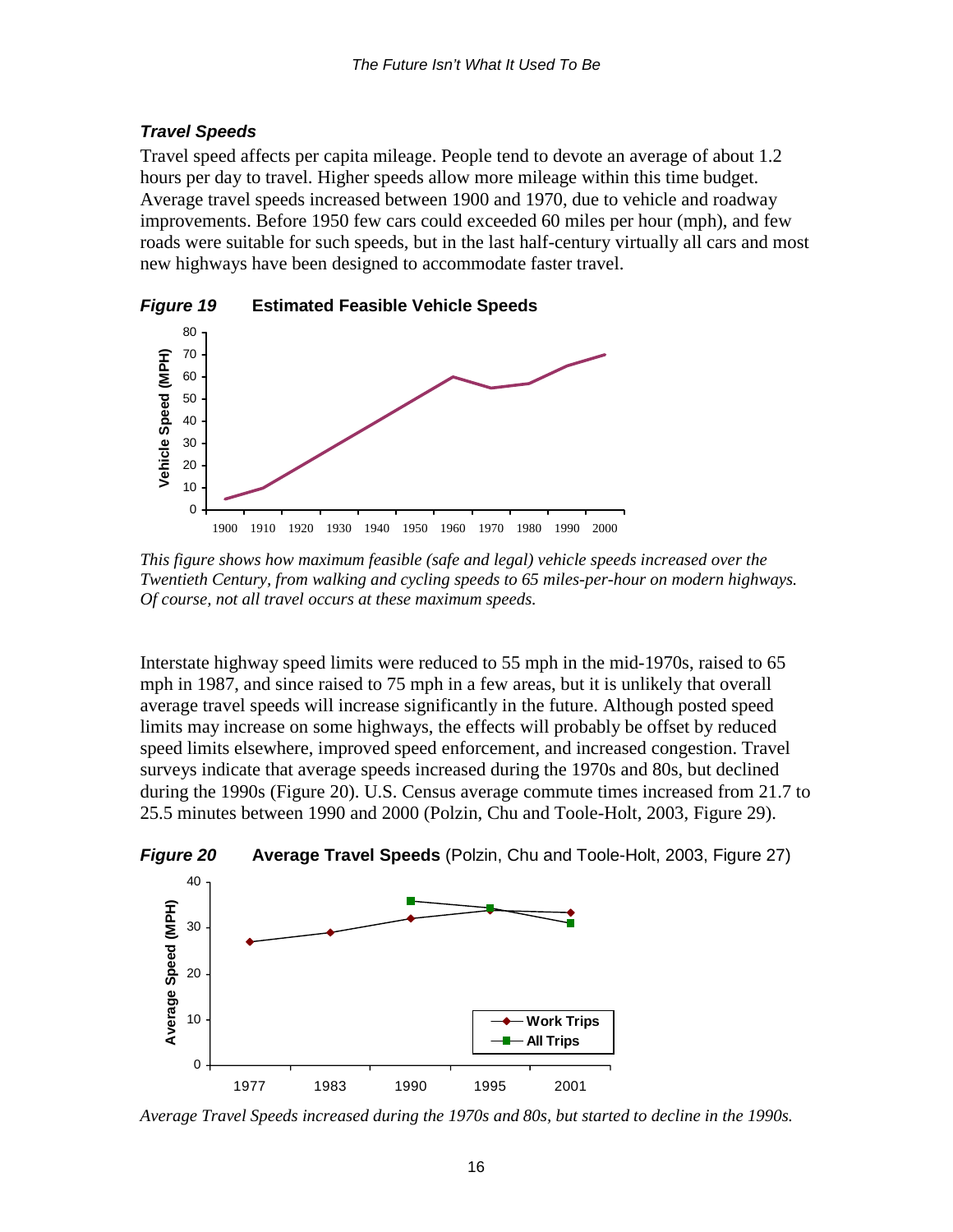## <span id="page-17-0"></span>*Land Use*

Land use patterns have a major effect on travel patterns ("Land Use Impacts on Transport," VTPI, 2005). Residents and employees located in more accessible, more multi-modal locations tend to own fewer motor vehicles, drive less, and use alternative modes more than those at automobile-dependent locations (Figure 21). Per capita mileage reductions of 20-40% are common when people move from an automobile-dependent suburb to a multi-modal, New Urbanist neighborhood, and similar reductions in automobile commute trips are common when employees shift from suburban to city center worksites ("Smart Growth," VTPI, 2005).



*Figure 21* **Urbanization Impact On Mode Split** (Lawton, 2001)

As mentioned earlier, during the second half of the Twentieth Century most growth occurred in suburbs, reducing average population densities, while central city populations declined. However, in recent years population densities have increased as suburbs infill, and major North American cities have experienced population and employment growth, as illustrated in Figure 22.

*Figure 22* **50 Largest U.S. Cities Growth Trends** (U.S. Census)



*City populations declined during the 1950s through the 70s, but grew during the 1980s and 90s. This indicates that many consumers prefer urban living. Demographic (smaller households and an aging population) and market trends (New Urbanism) support city population growth.* 

*Public transit and walking transport increase as an area becomes more urbanized.*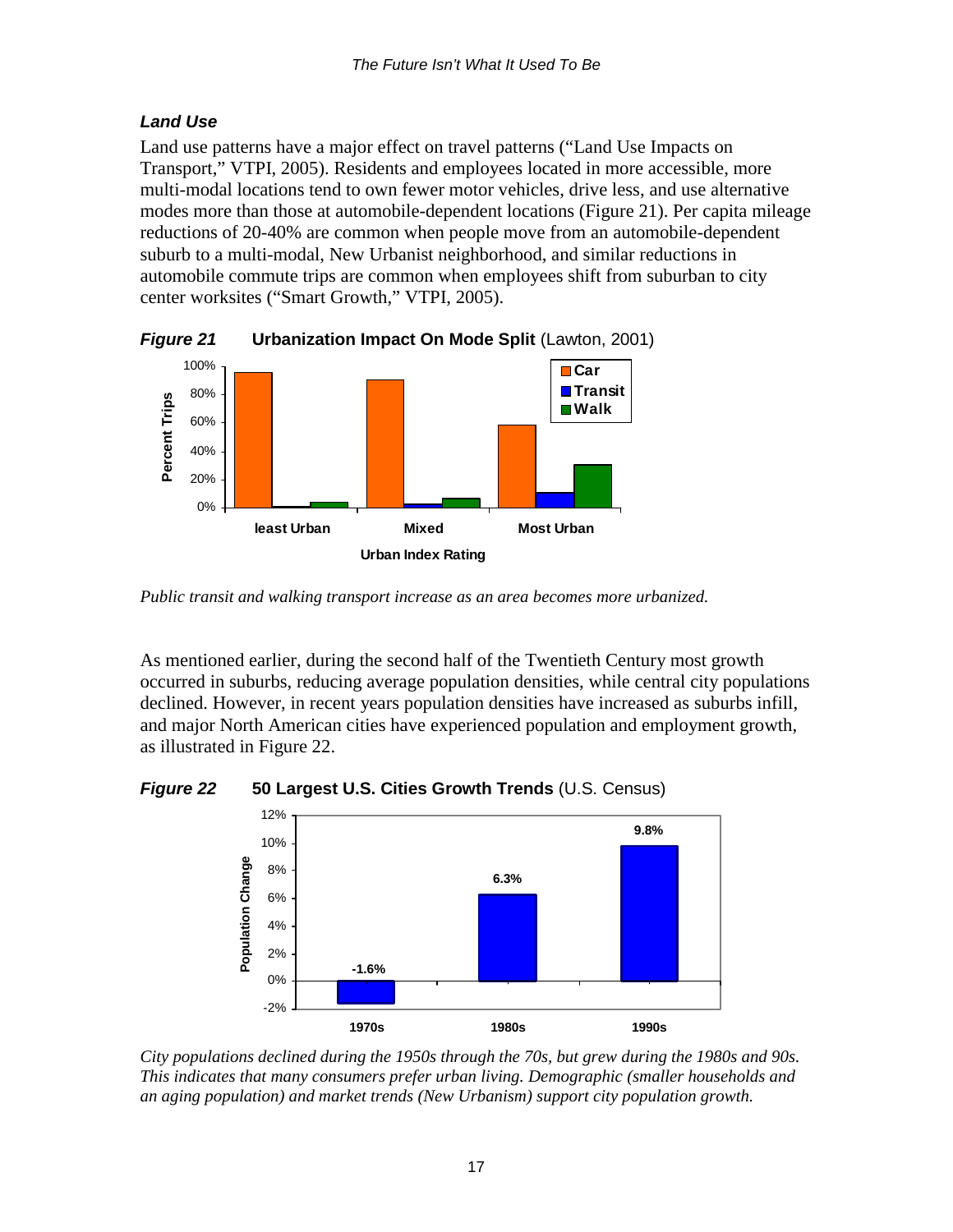<span id="page-18-0"></span>There are many explanations for this, including declining urban crime rates and improved urban services, demographic shifts, a growing appreciation of urban living, and improved urban design. In recent years the New Urbanist movement has encouraged cities to reembrace traditional urban attributes such as density, land use mix, walking and transit. New Urbanist developments include a variety of housing (small-lot single-family houses, town houses, condominiums, lofts, etc.), located in mixed-use neighborhoods, often near transit stations. Although the initial results were mixed, with some projects that fail either in terms of their design or market goals, developers have learned to build better products that attract occupants and earn profits.

During the second half of the Twentieth Century, many U.S. cities became more suburbanized, with declining population densities, more single-family housing, increased emphasis on automobile transportation, and increased parking supply. More recently, cities have begun to reemphasize true urbanism, with increased emphasis on density, land use mix and alternative travel options. Suburbs are also becoming more urbanized. Many suburbs, towns, master-planned communities and resorts are now also developing compact, walkable centers, encouraging alternative modes, and managing transportation and parking in new ways.

Market and demographic trends are increasing demand for multi-modal urban locations: condominium sales are growing and for the first time the price midpoint of condos is higher and the sales volume is growing faster than for detached single family homes; market surveys indicate that 71% of older households want to live within walking distance of transit; and more than a third of all households want small lots and clustered development; a quarter of all home buyers would like to live within a half-mile of a rail transit station (Reconnecting America, 2004). Urban living is now "cool," and increasingly popular with the middle-class, including younger and retired people.

### *Transportation Planning and Investment Practices*

Transportation planning increasingly favors more diverse transport systems. In the last few decades, transportation professionals, public officials and the general population have become more familiar with, and accepting of, more multi-modal transportation strategies, as indicated by more multi-modal planning activities at federal, state, regional and local levels, and by the adoption of concepts such as intermodalism, context sensitive planning, transportation systems management, transportation demand management, and more integrated transportation and land use planning (i.e., "Smart Growth").

During most of the Twentieth Century transportation investments focused on roadway building, culminating in the development of the U.S. Interstate Highway System, and similar grade separated highway systems in other countries. This was probably quite rational. If inadequate roads are a constraint to economic activity, highway investments often provide significant economic productivity benefits by reducing transport costs (Hodge, Weisbrod and Hart, 2003).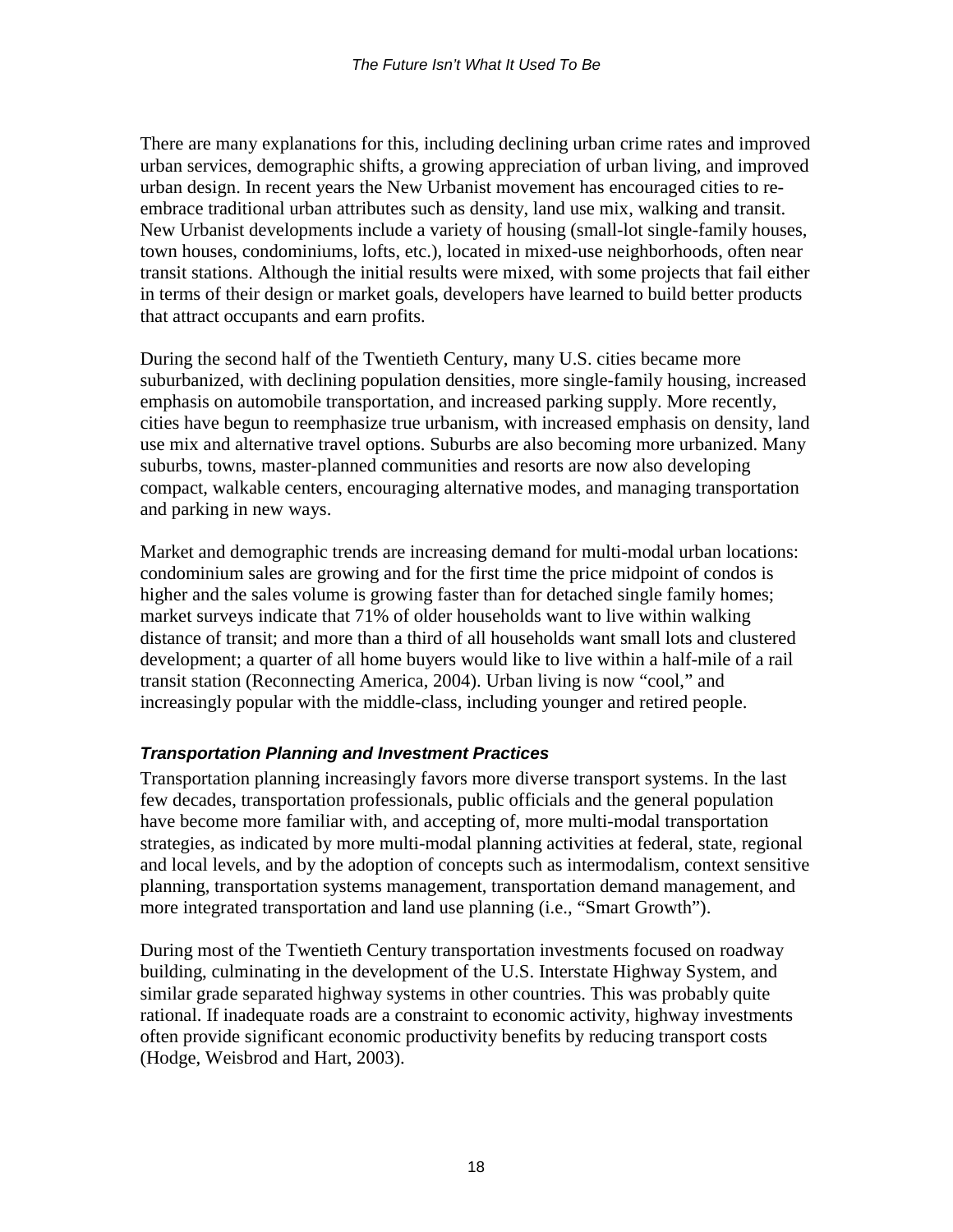The incremental economic benefit of additional roadway capacity is declining in developed countries (Helling, 1997; Goodwin and Persson, 2001; Shirley and Winston, 2004). A CBO (1998) study calculated that highways showed 54% annual return on investment during the 1960s, but this declined to 9% by 1991. Table 2 shows how highway investments enjoyed higher economic returns than private capital investments during the 1950s and 60s, but returns declined below private investments by the 1980s, and these trends are likely to continue, since the most cost-effective roadway investments have already been made.

| TUMIC L | ANINGI INGGO OLINGGONI UNGGO GIIGHALIGI IGAC |                        |
|---------|----------------------------------------------|------------------------|
|         | <b>Highway Capital</b>                       | <b>Private Capital</b> |
| 1950-59 | 35%                                          | 13%                    |
| 1960-69 | 35%                                          | 14%                    |
| 1970-79 | 16%                                          | 12%                    |
| 1980-89 | 10%                                          | 11%                    |

*Table 2* **Annual Rate of Return** (Nadri and Mamuneas, 1996)

*Roadway investments provided much greater economic returns than private investments during the 1950s and 60s, but this declined as the highway system was completed. Since the 1990s additional highway capacity expansion provided lower returns than private investments.* 

During the last fifty years, fuel taxes per vehicle mile have declined due to the effects of inflation and increased vehicle fuel economy (Wach, 2003). Voters are reluctant to support tax increases to maintain past funding levels per vehicle-mile of travel. Increasingly, roadway improvements are funded through special referenda, often as packages that include a combination of highway and transit investments. Although highway officials complain about inadequate funding, this trend may be rational, reflecting the declining marginal benefits from roadway capacity expansion. Citizens are skeptical that highway building is a cost effective way to solve traffic problems and improve overall transport system performance. Although there is by no means unanimity, citizens increasingly seem to prefer alternative solutions, which explains a growing willingness to support commuter-oriented transit services and Smart Growth strategies.

Vehicle production and use may have provided economies of scale during much of the Twentieth Century (McShane, 1994, p. 105). At that time you benefited if your neighbors purchased more automobiles and drove them more miles because this reduced the unit costs of vehicles and paved roads. But once the automobile industry developed and a basic road network was built these external benefits decline and are offset by congestion.

The automobile industry is now mature and overcapitalized. World vehicle production capacity significantly exceeds demand. As a result, vehicle manufacturing profits are low and likely to decline in the future. Although the automobile industry was once a leader in providing good wages, benefits and local taxes, this is no longer true. Many other industries now pay comparable or better wages, and manufacturers demand various financial incentives from governments (tax rebates, infrastructure expenditures and training programs) in exchange for locating industrial facilities in a jurisdiction, capturing much of the economic benefits. As a result, there is declining justification for public polities that favor the automobile industry.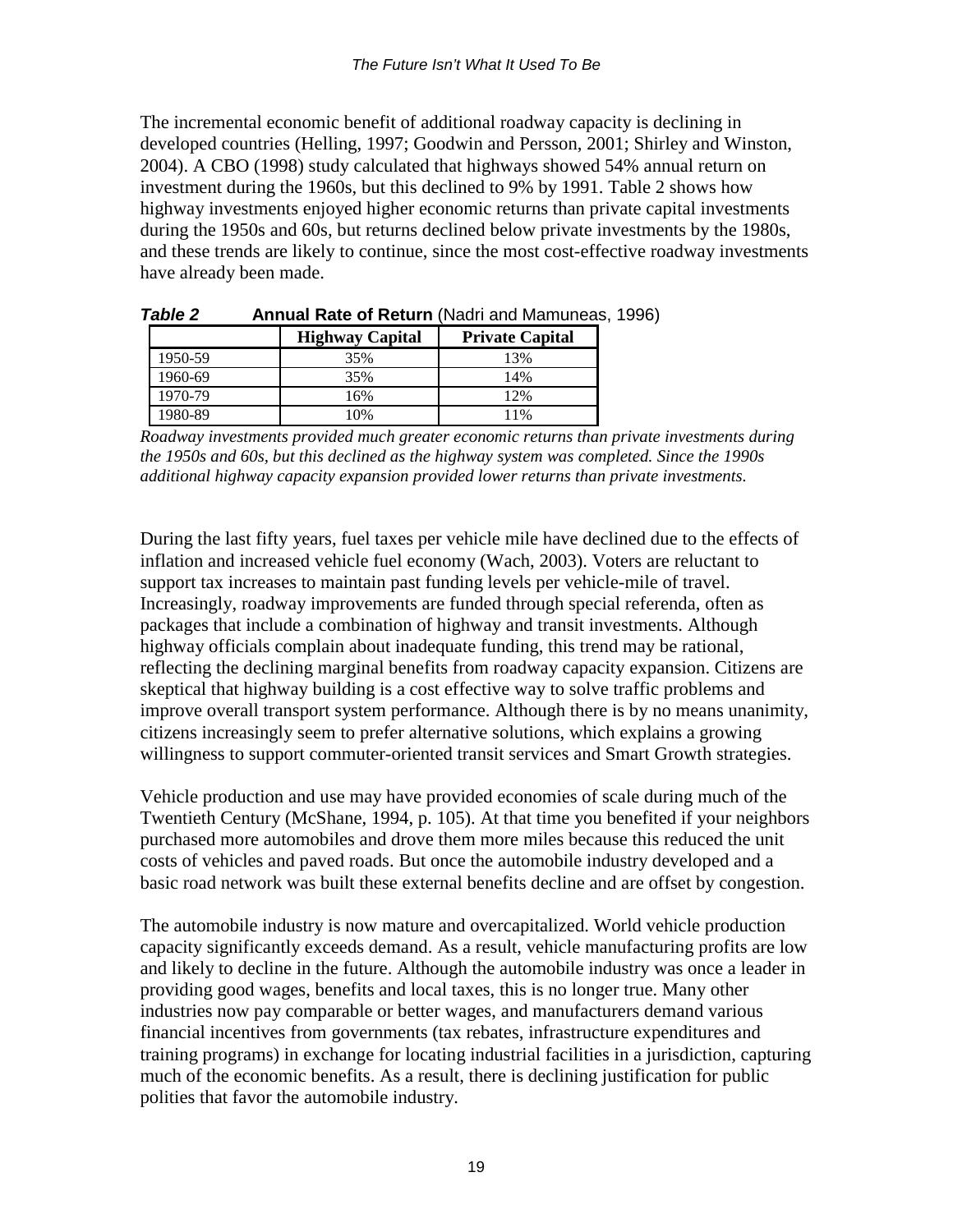### <span id="page-20-0"></span>*New Technologies*

New technologies may affect future travel demand, but probably not the way many people expect. As described earlier in this paper, many people assume that transportation progress consists of newer, faster, more automated modes replacing older, slower, modes, but that is not always the case. For example, despite large subsidies and public support, supersonic air travel proved commercially unsuccessful and is unlikely to become common in the foreseeable future. Segways have yet to be widely used. Flying cars, if they ever become available, will probably have limited applications, do little to reduce urban traffic and parking congestion, and will probably increase other transportation problems such as air and noise pollution, and accident risk.

There is no shortage of potential transportation technological innovations.<sup>10</sup> Most consist of new drive system or a variation of public transit. Although some may have useful applications and help address specific problems, none seems to offer significantly better mobility than what currently exists for common local trips such as commuting or errands.

In general, technological improvements that reduce the financial, time or discomfort costs of driving increase vehicle travel, while those that improve alternative modes or management strategies (such as road or parking pricing) tend to reduce vehicle travel. During the Twentieth Century technological innovations significantly improved vehicle performance (power, speed and handling), comfort and safety. During the next century innovations are likely to improve traffic control and management. Many of these tend to reduce vehicle travel or have mixed impacts. For example, improved driver navigation may encourage people to take more vehicle trips, but reduce excess cruising by motorists searching for parking spaces.

Table 3 categorizes new transport technologies according to their likely vehicle travel impacts. More are likely to reduce motorized travel than are likely to increase it.

| <b>Increases Motorized Travel</b> | <b>Mixed Mobility Impacts</b>    | <b>Reduces Motorized Travel</b>        |
|-----------------------------------|----------------------------------|----------------------------------------|
| Increased fuel efficiency and     | Electronic vehicle navigation    | Telework (electronic communication     |
| cheaper alternative fuels.        | Improved traffic signal control. | that substitutes for physical travel). |
| Increased vehicle comfort.        |                                  | Improved road and parking pricing.     |
| Automated driving.                |                                  | Improved transit user information.     |
|                                   |                                  | Transit service improvements.          |
|                                   |                                  | Improved rideshare matching.           |
|                                   |                                  | Improved delivery services.            |
|                                   |                                  | Improved carsharing services.          |

*Table 3* **Travel Impacts Of New Transport Technologies** 

*Some new technologies tend to increase vehicle travel, others tend to reduce it.* 

 $\overline{a}$ 

<sup>10</sup> For example, the *Innovative Transportation Technologies* website (http://faculty.washington.edu/~jbs/itrans) identifies several dozen.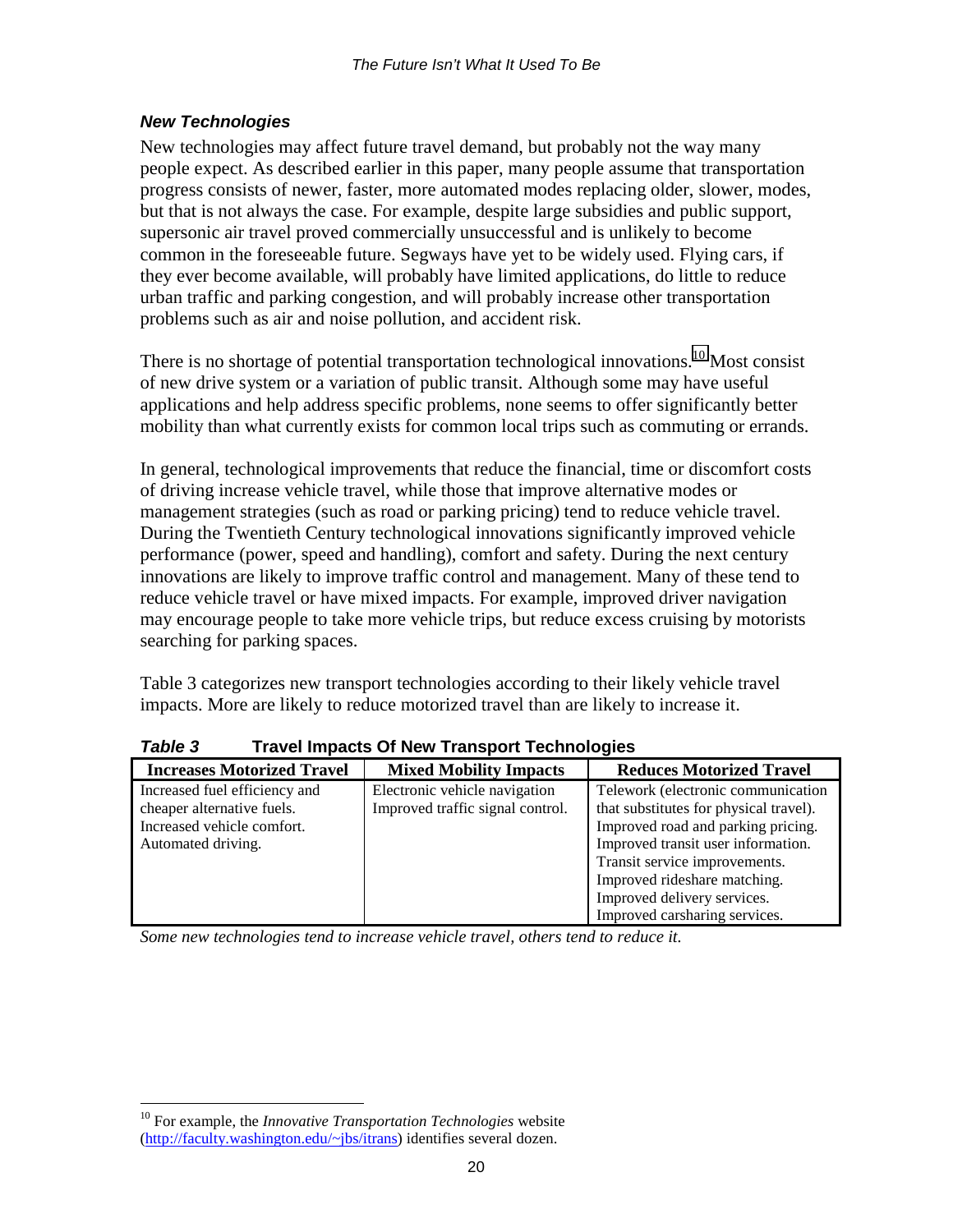The mobility effects of some new technologies are discussed below.

#### **Telework**

Telework refers to the use of electronic communication to substitutes for physical travel, including commuting, business activities and errands such as shopping and banking ("Telework," VTPI, 2005). Many jobs and errands involve information-related goods suitable for telework, but the actual portion of trips reduced by telework tends to be small. Many trips require access to special materials and equipment, or face-to-face meetings, even if their primary good is information that can be transmitted electronically. Not all employees want to telework or have suitable home conditions. Although it tends to reduce peak-period trips, telework does not necessarily reduce total vehicle mileage unless implemented with other travel reduction strategies, for the following reasons:

- Teleworkers often make additional errand trips that would otherwise be made during commutes, and vehicles not used for commuting may be driven by other household members.
- Employees may use teleworking to move further from their worksite, for example, choosing a home or job in a rural area or another city because they know that they only need to commute two or three days a week. This may increase urban sprawl.
- Improved telecommunications may increase long-distance connections, increasing travel. For example, people may make new friends through the Internet and travel more to visit them.

#### **New Modes**

Some new modes could develop during the next century, such as Personal Rapid Transit (PRT), Magnetic Levitation (Maglev) trains, flying cars, Segways, and their variants. There may also be new transport services, such as commercial space travel and more underwater tunnels replacing ferry travel. Their overall impacts are likely to be modest since they only serve a small portion of trips. For example, even if Maglev technology is perfected, it is only suitable for medium-distance (30-300 mile) trips on heavy traffic corridors. It may increase long-distance commuting in a few areas but have little effect on other travel. Only if Maglev systems stimulate transit oriented development (compact communities designed around transit stations) is overall travel likely to change, and this will result from land use changes, not the technology itself. Similarly, Segways are unlikely to affect overall travel unless implemented with urban design and traffic management changes to favor local, slower-speed modes over automobile traffic.

#### **Intelligent Transportation Systems**

Intelligent Transportation Systems (ITS) apply computers and electronic communication to improve transport services. Although ITS research initially focused on automated driving, which probably would increase vehicle travel, implementation of this strategy has been slow. It seems unlikely that driverless cars will become widely available during the foreseeable future. So far, ITS successes consist primarily of driver information and navigation services, transit user information, transit priority systems, and better road and parking pricing, which tend to reduce rather than increase motor vehicle travel.

#### **Alternative Fuels**

Various alternatives may replace petroleum as the primary vehicle fuel, but virtually all currently being developed will be more expensive than what petroleum cost in the past, and most impose their own problems. From a motorists' perspective the primary change will be a gradual increase in costs over the century, regardless of which fuel is used.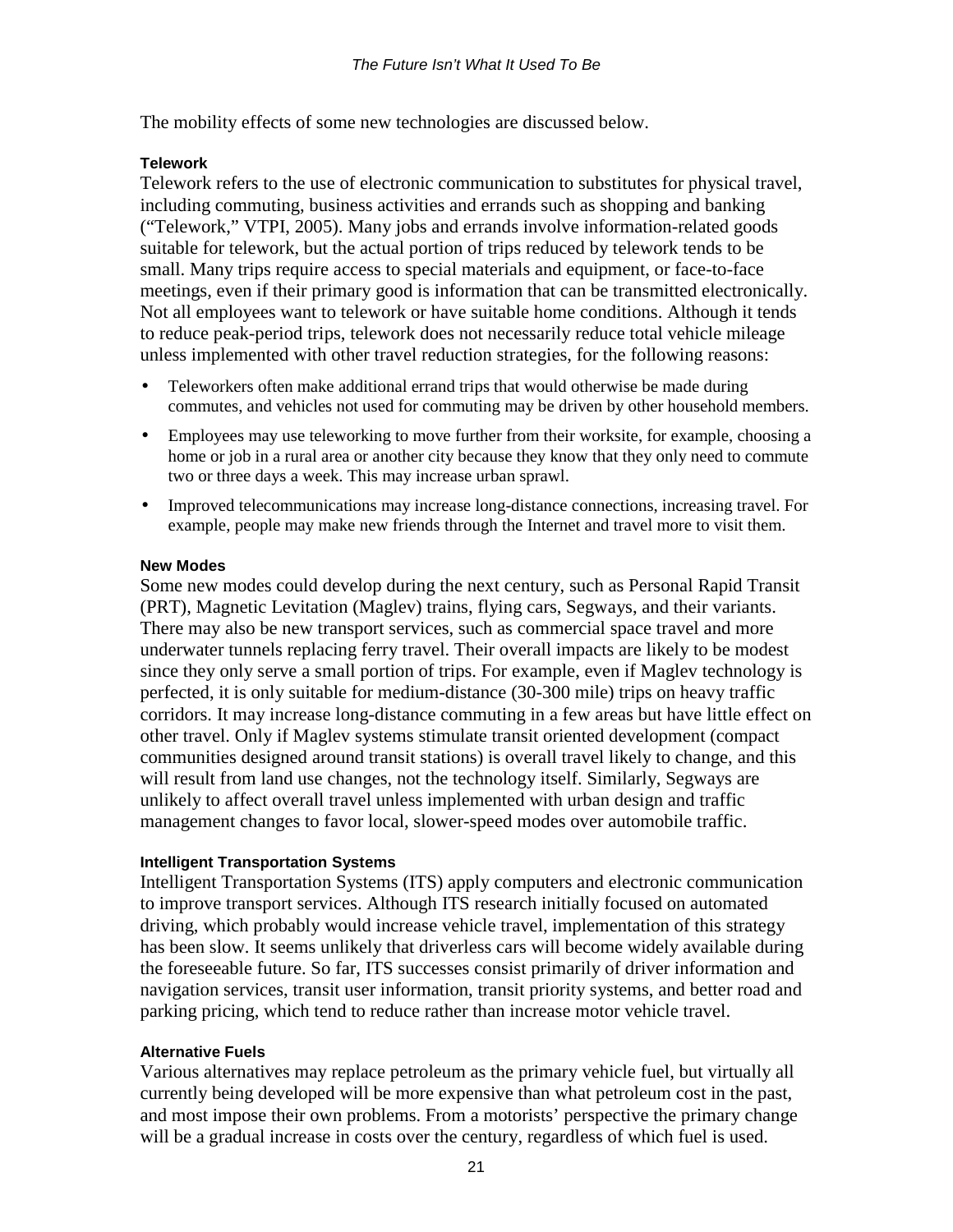### <span id="page-22-0"></span>*Consumer Preferences*

It is difficult to measure consumer preferences, and more difficult to predict how they will change in the future, but there are many indicators that consumers' often-mentioned "love affair" with automobiles is losing its passion. This occurs, in part, simply because it would be difficult for automobiles to capture more affection, or a greater share of consumers' financial and time budgets, than occurred during the Twentieth Century.

For many people, automobile travel is more than just a form of mobility, it is also a symbol of success and freedom. Because of this status and symbolic value many consumers purchase more vehicles, more expensive vehicles, drive more, and avoid alternatives more than is rational. But consumer enthusiasm tends to wane over time as the novelty wears off and newer products compete for attention.

During the Twentieth Century, walking, cycling and riding public transit travel were stigmatized, but in recent years alternative modes have become more socially acceptable. For example, bicycle commuting is increasingly accepted and even prestigious. Transit travel is also increasingly accepted as urban living becomes more popular and where service is upgraded.

The near universal enthusiasm, even obsession, young men had for automobiles seems to be declining. As automobiles become more sophisticated and complex they offer fewer opportunities for the bonding that results from tinkering. Newer automobiles seldom need tune-ups or repairs, and they require sophisticated tools operated by trained technicians. Many younger people are more excited about electronic equipment such as cellular telephones and computers than automobiles. The portion of 16 and 17 year olds licensed to drive has declined from 52% in 1992 to 43% in 2002, in part due to increased requirements and costs, but probably also due to waning interest (Hubler, 2004).

There are other factors that may help shift consumer preferences toward more multimodal transportation systems. For example, experts and individuals are increasingly concerned about the health impacts of a sedentary lifestyle. Market surveys indicate that consumers increasingly value opportunities to walk and bicycle in their communities.

As mentioned earlier, urban living has become more convenient, secure and socially acceptable. Housing location preferences depend on how questions are worded. If consumers are asked to choose between a large-lot, single-family suburban home, or an apartment in a typical urban neighborhood, most (usually about 90%) will choose the suburban home. But if asked to choose between a large-lot suburban home and a smalllot home in a high-quality urban neighborhood, many (usually a quarter or more) will choose the urban location, and this is likely to increase in the future due to demographic and market trends (Belden Russonello & Stewart, 2004; Litman, 2005a).

This is not to deny that most households want to own an automobile and many want a large-lot suburban home. But demand for these seems to be declining somewhat, while demand for more multi-modal, urban lifestyles is likely to grow.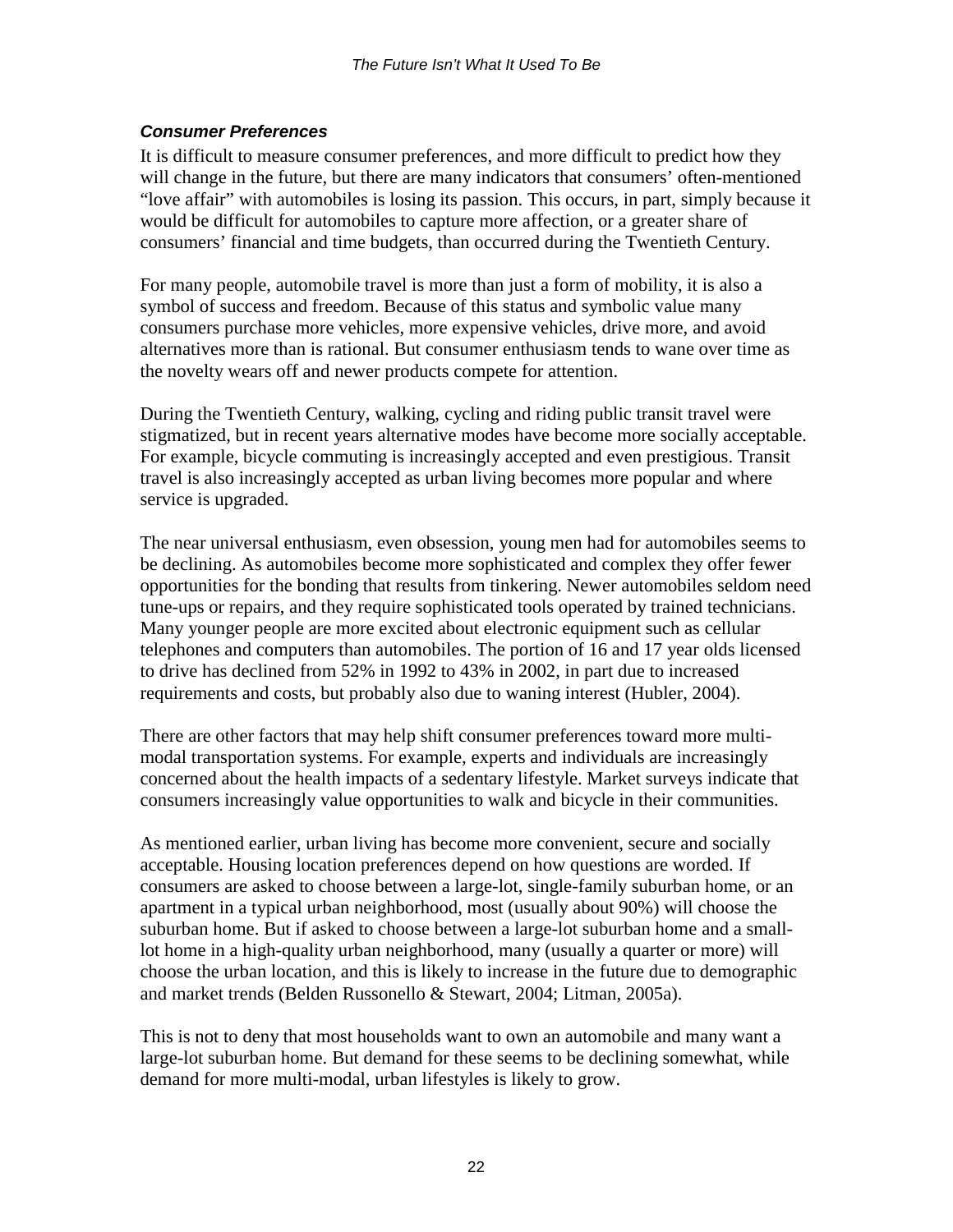## <span id="page-23-0"></span>*Freight Transport*

The Twentieth Century experienced a huge increase in freight transport, due to declining shipping costs, increased shipping speeds, increased trade and industrial growth. At the start of the century freight was transported by horse-drawn wagon, railroad and sail or steam ships. This was expensive, slow and unreliable. Over time, trucks replaced horses, and the scale and efficiency of rail and marine transport increased. During the second half of the Century, containerization, intermodalism, deregulation, and various technical and logistical improvements continued to reduce shipping costs and increased speeds, particularly for long-distance travel. Unit costs often declined by an order of magnitude over the Century. Although technical improvements are likely to continue, particularly increased use of information technologies to automate and optimize flows, future cost reductions are likely to be more modest, and may be offset by increased fuel prices, particularly for truck transport. When transport costs are a major portion of total retail prices, transport cost reductions significantly increase sales and shipping volumes, but further cost reductions have less impact.



*Figure 23* **Railroad Freight Costs** (Garrison & Levinson, 2006, p. 290)

*Shipping costs per ton-mile declined significantly during the last 150 years.* 

As with personal travel, road transport grew as a portion of total freight transport through most of the Twentieth Century, but this growth leveled off and has even declined a little at the end of the Century, as illustrated in Figure 24. This reflects, in part, growing containerization, which is shifting more freight to rail and marine transport for medium and long-distance trips. Many European countries have policies encouraging such shifts.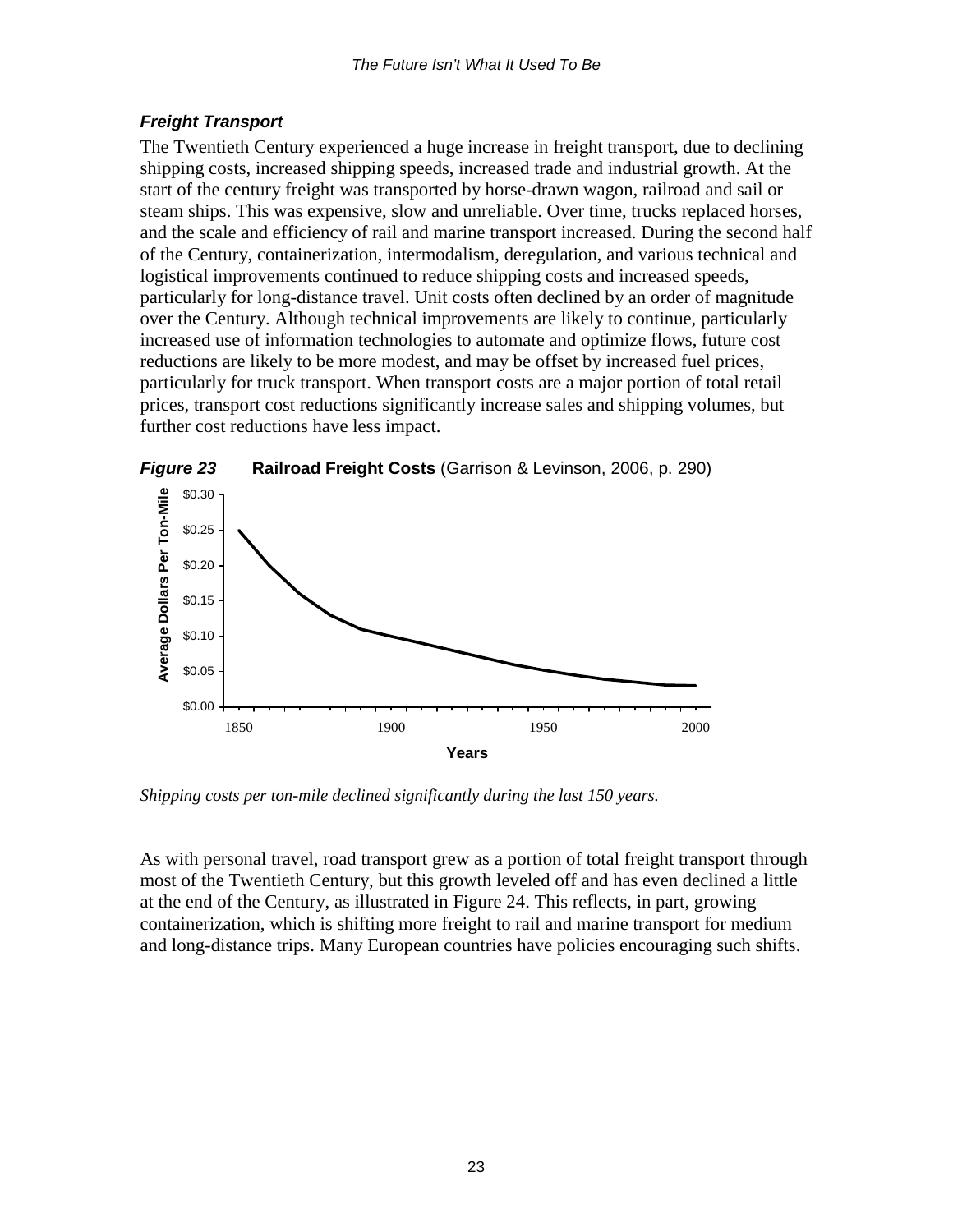

*Road transport grew as a portion of total freight tonne-kilometers during most of the Twentieth Century, but the growth rate has leveled off and declined a little in 2000.* 

Freight transport volumes are likely to continue growing, particularly on corridors carrying international products, and in major distribution and industrial centers. In other areas, freight traffic is likely to grow more slowly, reflecting declining population and heavy industry growth rates. An increasing portion of freight transport will be by rail and marine modes.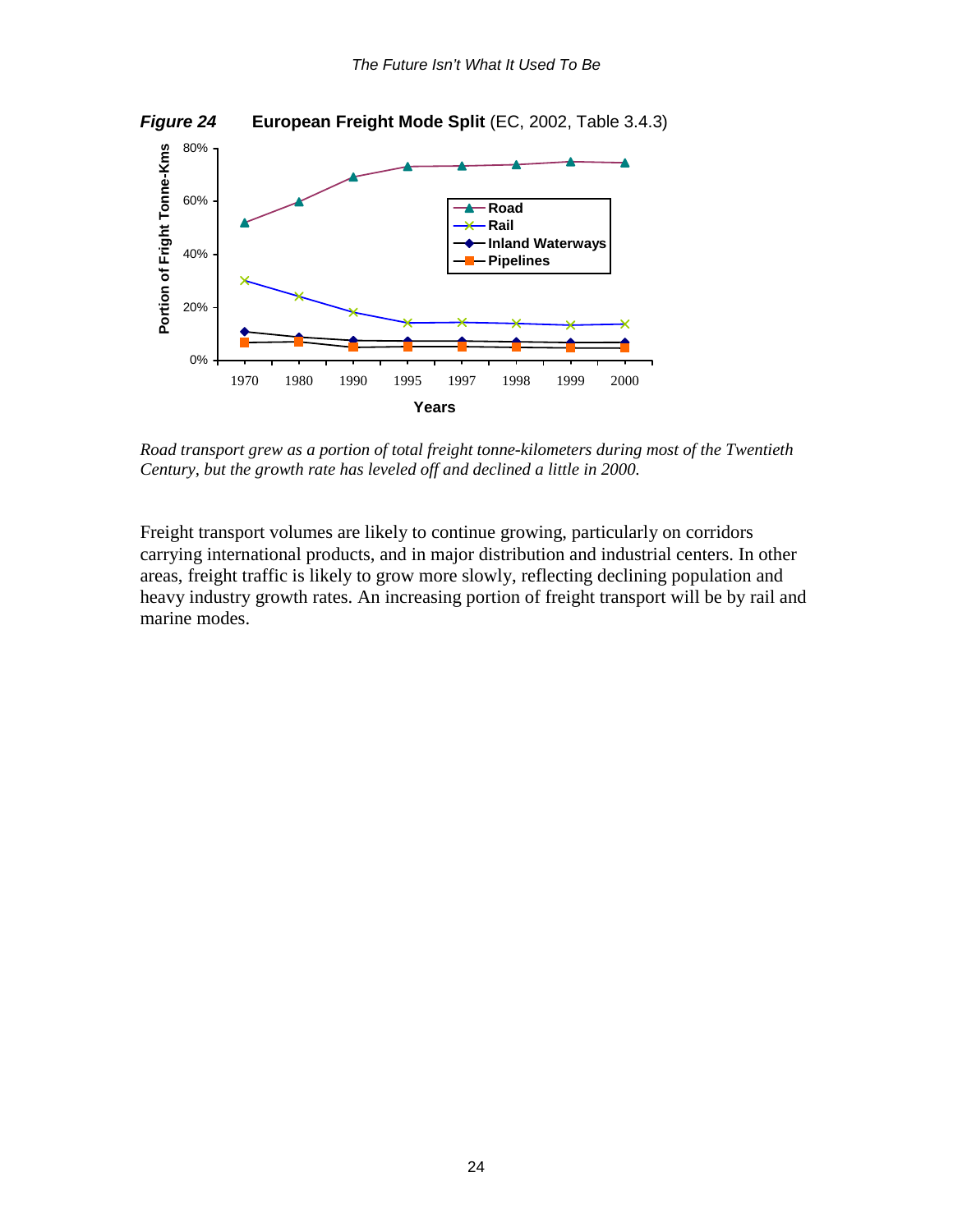## <span id="page-25-0"></span>*Travel Trend Summary*

The Twentieth Century was a period of tremendous growth in motor vehicle ownership and use, due to various demographic and economic trends. During this period the generalized cost of driving per vehicle-mile declined by an order of magnitude, due to declining fuel costs, and improvements in vehicle and road designs. This explains the order of magnitude increase in per capita vehicle mileage. In 1900 most people lived and worked on farms, and a typical urban commute was a one-mile walk or a three-mile trolley ride. In the 1920s and 30s only wealthy people could afford daily automobile commuting. Now, most people drive ten to twenty miles to work each day, and even more for errand and recreation travel.

Many of the factors that contributed to vehicle travel growth have peaked. It is unlikely that per capita vehicle ownership, automobile mode split, the amount of time people devote to driving, or average vehicle traffic speeds will increase significantly in the future. On the contrary, per capita vehicle travel will probably decline somewhat during the medium and long-term due to demographic, economic and geographic trends summarized in Table 4. Other researchers have reached similar conclusions (Lave, 1991; Polzin, Chu and Toole-Holt, 2003).

|                             | <b>Impacts on Vehicle Travel</b>                                       |
|-----------------------------|------------------------------------------------------------------------|
| Demographics                | Significant declines likely due to aging                               |
| Income                      | Mixed. Increased mileage likely among groups that shift from low- to   |
|                             | medium-income, but little growth likely among middle- and higher-      |
|                             | income groups.                                                         |
| <b>Operating Costs</b>      | Moderate to large declines likely over the long term.                  |
| <b>Travel Speeds</b>        | No change expected.                                                    |
| <b>Land Use Patterns</b>    | No change or decline likely due to more smart growth development       |
|                             | patterns.                                                              |
| Planning and Investment     | Some declines likely, particularly in urban areas, due to increased    |
| Practices                   | highway congestion, traffic management and emphasis on alternative     |
|                             | modes.                                                                 |
| New Technologies            | Some declines likely due to improved alternative modes and traffic     |
|                             | management strategies.                                                 |
| <b>Consumer Preferences</b> | Some declines likely due to increased preference for alternative modes |
|                             | and walkable communities.                                              |
| Freight transport           | Further growth in traffic likely, but the rate of growth will probably |
|                             | decline, and be concentrated in certain areas.                         |

*Table 4* **Factors Affecting Future Vehicle Travel** 

*This table summarized various factors that are expected to affect future vehicle travel.* 

The Twentieth Century was a period of declining vehicle costs. The Twenty First century will be a period of declining communication and computing costs, which improves mobility substitutes and management strategies. This may reduce vehicle travel.

In higher-income countries, reductions in per capita vehicle travel should approximately offset population growth over the next half-century. Automobile ownership and use will probably grow in some areas and among some demographic groups, particularly those transitioning from poverty to middle-income wealth. Communities with low population growth rates, or that have high population growth rates but apply Smart Growth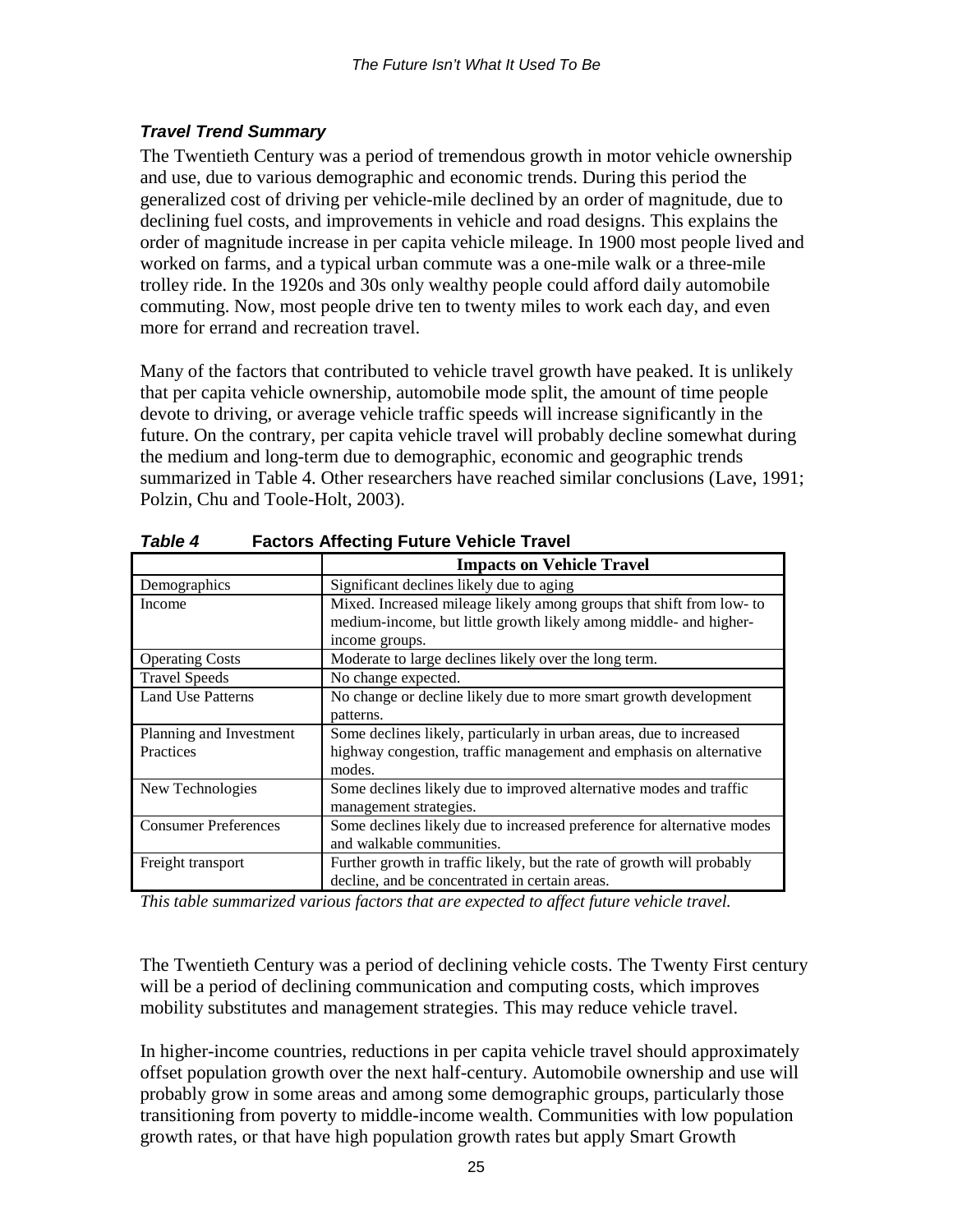development patterns and mobility management strategies, may experience no growth in local Vehicle Miles Traveled (VMT), although through traffic may increase on major corridors, particularly long-distance freight transport. A U.S. Department of Transportation study predicted VMT will grow between 1.91% to 2.26% annually during the next two decades, leading to a 62% total increase between 2001 and 2025, assuming a middle growth rate (Polzin, Chu and Toole-Holt, 2003, p. 21), but that analysis did not account for some of the factors identified in this paper, and so may be high.

Are there counter trends that may cause automobile ownership and use to increase among middle- and higher-income people? I can think of three. The first is the increased comfort of modern cars. It is possible, for example, that some people may commute longer distances and increase their recreational driving because newer cars have more comfortable seats, better stereos and cellular telephones. The second is simply the momentum of current, automobile-oriented development patterns, which may lead even more people to high-mileage lifestyles. The third is increased security concerns that may discourage public transit use. However, none seems likely to offset the trends identified in this paper. By late Twentieth Century, vehicles were already quite comfortable and most households already lived high-mileage lifestyles. Security concerns may motivate some people to reduce discretionary travel and locate in more accessible communities where they are less vulnerable to transport system disruptions.

The greatest issue of uncertainty is the degree to which consumer preferences will continue to favor automobile travel. During the Twentieth Century, automobile transport and suburban housing were considered exciting and glamorous. There are signs that consumer attitudes are changing. Although few motorists are likely to give up driving completely, there is evidence that many would prefer to drive less and use alternatives more, provided that they are convenient, safe and affordable. Similarly, although most households prefer to live in single-family homes, a significant portion seem willing to consider New Urbanist neighborhoods with higher densities and increased land use mix, provided they have other desirable attributes, such as security and prestige.

Although transport demand is likely to increase by 40-60% during the next half-century, due to population growth, this does not mean that vehicle mileage must increase by that amount. For various reasons mentioned in this paper, travel demand will be increasingly amenable to mode shifts, because the greatest growth in demand will take place on major urban corridors where walking, cycling and transit are effective; because consumers increasingly accept alternatives; and because transport professionals are applying mobility management strategies.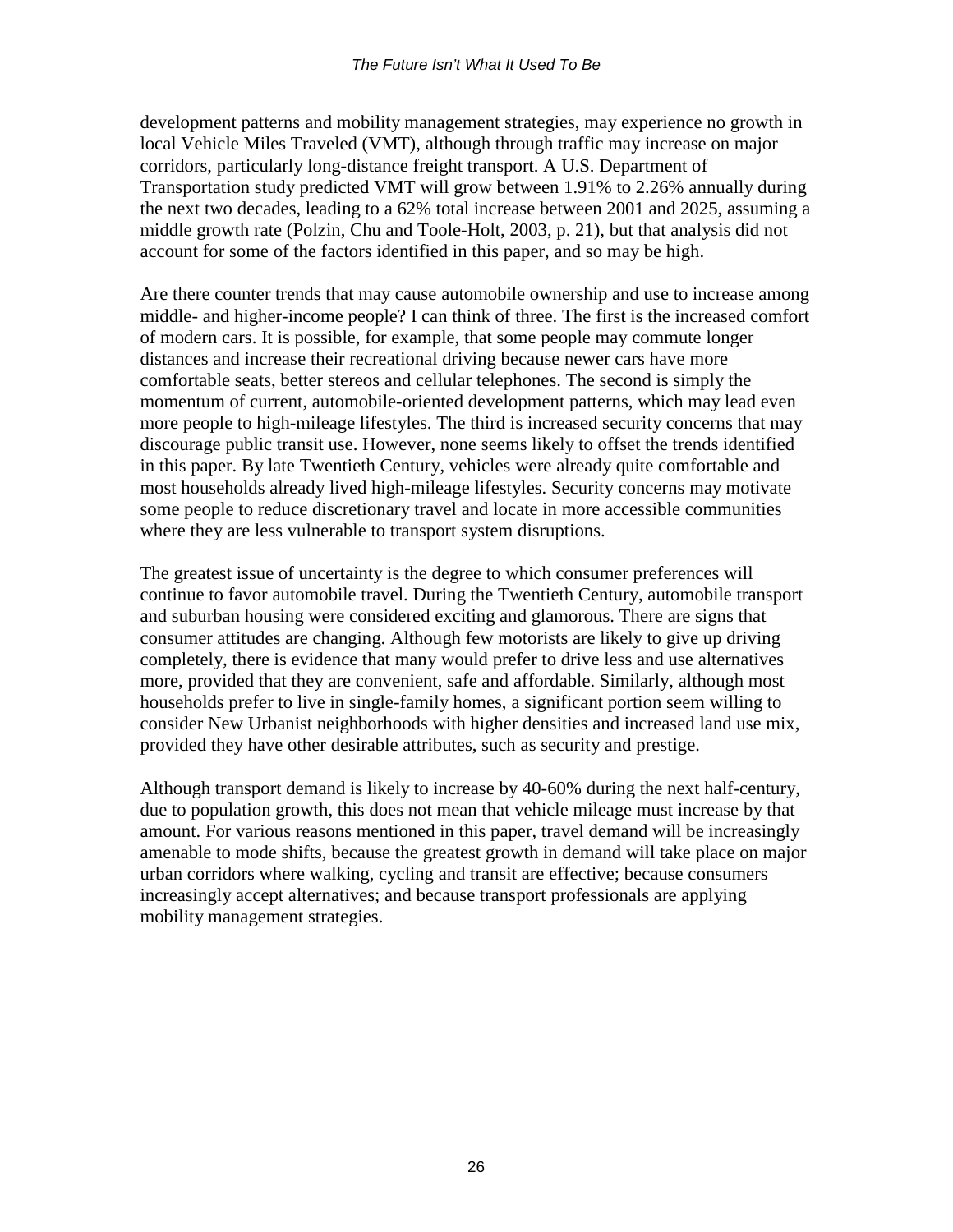## <span id="page-27-0"></span>**Implications For Planning**

People sometimes assume that transport progress is linear, with newer, faster modes replacing older, slower modes. They consider older modes unimportant, so for example, there is no harm if automobile traffic slows bus service or degrades walking conditions. From that perspective it would be backward to give priority to transit or nonmotorized modes. But progress can actually follow a parallel model, with many modes being important simultaneously. Sometimes the best way to improve transport is to improve walking and cycling conditions, improve transit service, regulate vehicle traffic, or improve land use accessibility.<sup>11</sup> Such strategies do not necessarily increase travel speed; they may instead increase user convenience, comfort, safety and efficiency.

Good planning involves more than simply extrapolating past trends. It is particularly important to anticipate future needs correctly because transport planning decisions can be self-fulfilling. For example, if we expect automobile transport to be dominant, we will devote most transportation resources to expanding roads and parking facilities, and locate destinations for automobile access, creating the predicted travel patterns. Because roadway capacity expansion is costly and tends to fill with generated traffic, such projects could consume virtually any allocation of resources. However, if we expect demand to become more diverse we will implement different policies, helping to create a more balanced transport system.

Transportation engineers practicing during the peak growth years of 1940 through 1990 often found that the facilities they developed quickly became outdated. Numerous twolane roadways were widened to four lanes, but soon become congested, leading to calls for six and eight traffic lanes. Parking facilities sized to accommodate one vehicle per household were insufficient as more households purchased multiple vehicles. Highways designed in the 1940s and 50s were inadequate for the higher vehicle speeds that soon developed. As a result, engineers learned to overbuild in anticipation of growing traffic volumes and speeds. Practices that may have made sense in the past, such as overbuilding roads and parking facilities, may be harmful if applied in the future.

For example, reduced per capita vehicle ownership has important implications for setting parking requirements. Until the 1980s transport professionals could justify requiring relatively generous amounts of parking for new development, more than was actually needed at the time, on the grounds that it anticipated future needs. This is no longer appropriate. Parking requirements based on demand studies performed during the 1980s are likely to be excessive in the future due to declining per capita vehicle ownership rates.

These trends also have implications for transportation finance. Real (inflation adjusted) per capita fuel tax revenues are declining, so either tax rates must increase, alternative revenue sources must be provided, or transport investments must be reduced.

 $\overline{a}$  $11$  In fact, science fiction visions of future transport often include considerable walking, quality public transit services, well-designed urban environments, and other features of an efficient and diverse transport system.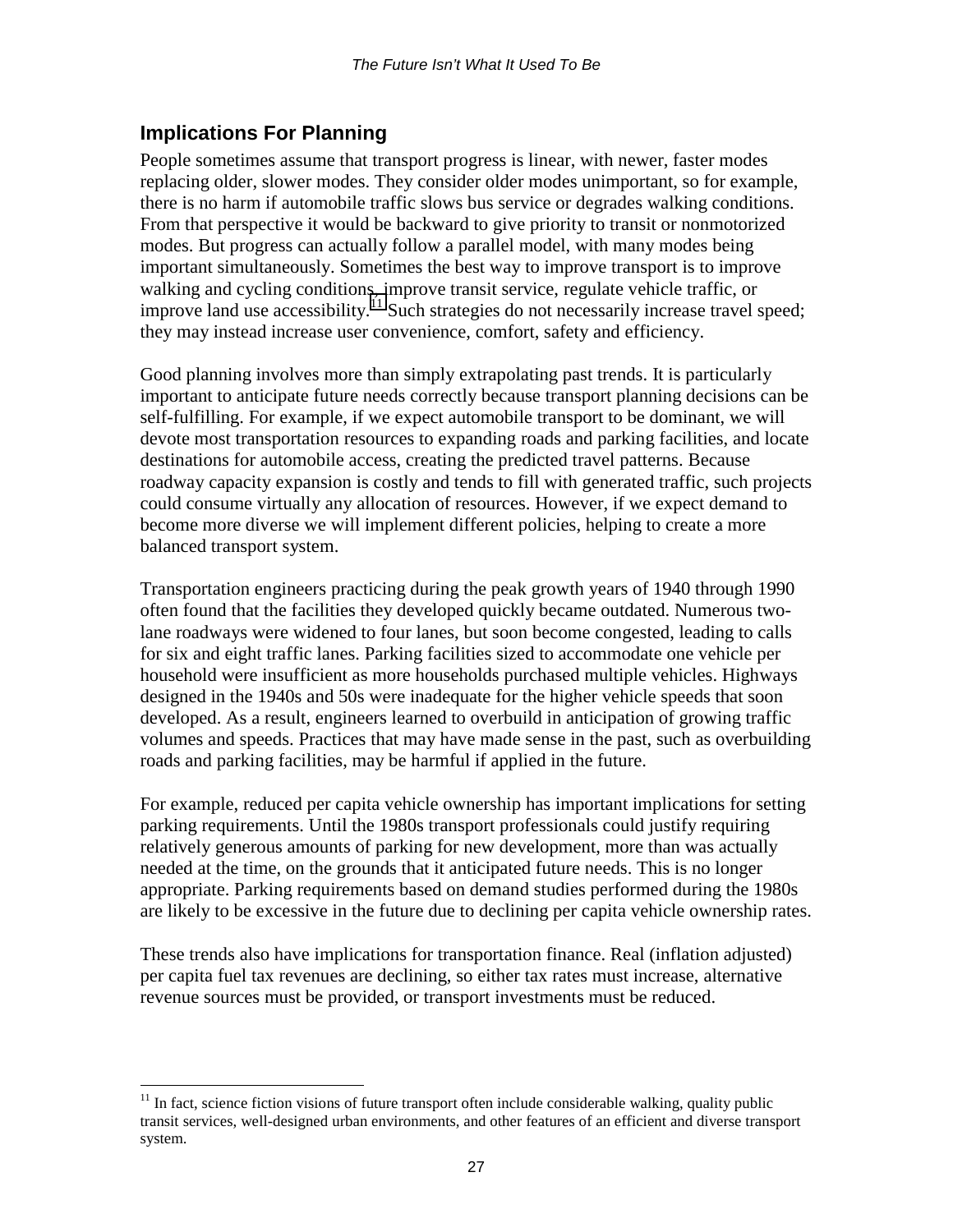## **Historical Timeline**

A useful approach for thinking about future transportation planning issues is to consider how new issues were introduced, as indicated in Table 5. Virtually none of these issues have disappeared, they continue to expand the scope of factors that planners are expected to take into account in decision-making. New issues are likely develop in the future.

| Table 5       | <b>Transport Planning Issues Timeline</b>                                |
|---------------|--------------------------------------------------------------------------|
| <b>Decade</b> | <b>New Issues</b>                                                        |
| 1900          | Railroad system development (railroad mature, automobiles are novelties) |
| 1910s         | Roadway funding ("good roads" movement)                                  |
|               | Automobiles as utilitarian vehicles                                      |
| 1920s         | Roadway planning, design, contracting practices and materials selection  |
|               | Vehicle design improvements                                              |
| 1930s         | Urban traffic congestion                                                 |
|               | Traffic and parking management, regulation and enforcement               |
|               | Traffic safety                                                           |
|               | Commercial air travel                                                    |
| 1940s         | Support for military and industry activities                             |
|               | Expanding vehicle production (post war)                                  |
|               | Suburbanization/arterial expansion                                       |
| 1950s         | Freeway system planning and funding                                      |
|               | Transportation computer modeling                                         |
| 1960s         | Interstate highway system design construction                            |
|               | Urban transit funding and planning                                       |
|               | Intermodalism/freight containerization                                   |
| 1970s         | Environmental concerns                                                   |
|               | Energy security and conservation                                         |
|               | Transportation systems management                                        |
| 1980s         | Transportation demand management                                         |
|               | Traffic calming                                                          |
|               | Basic mobility services (demand response transit services)               |
|               | Access management                                                        |
|               | Deregulation                                                             |
| 1990s         | Sustainable transportation                                               |
|               | Nonmotorized (walking and cycling) transport planning                    |
|               | Integrated transportation/land use planning                              |
|               | Context Sensitive Design/community livability                            |
| 2000          | Roadway operations                                                       |
|               | Public health (physical activity and fitness)                            |
|               | Security (terrorism threats)                                             |
|               | Emergency response and disaster evacuation                               |
|               | Transportation pricing and financing innovations                         |
|               | Smart Growth/New Urbanism                                                |
| Foreseeable   | Rising fuel costs/alternative fuels                                      |
| Future        | <b>Intelligent Transportation Systems</b>                                |
|               | Aging population<br>???                                                  |
| Far Future    | ???                                                                      |
|               |                                                                          |

*This table illustrates when new transportation planning issues have been introduced over the last century. None of these issues has disappeared. Planners are expected to understand virtually all of these issues and take them into account in policy and planning decisions.*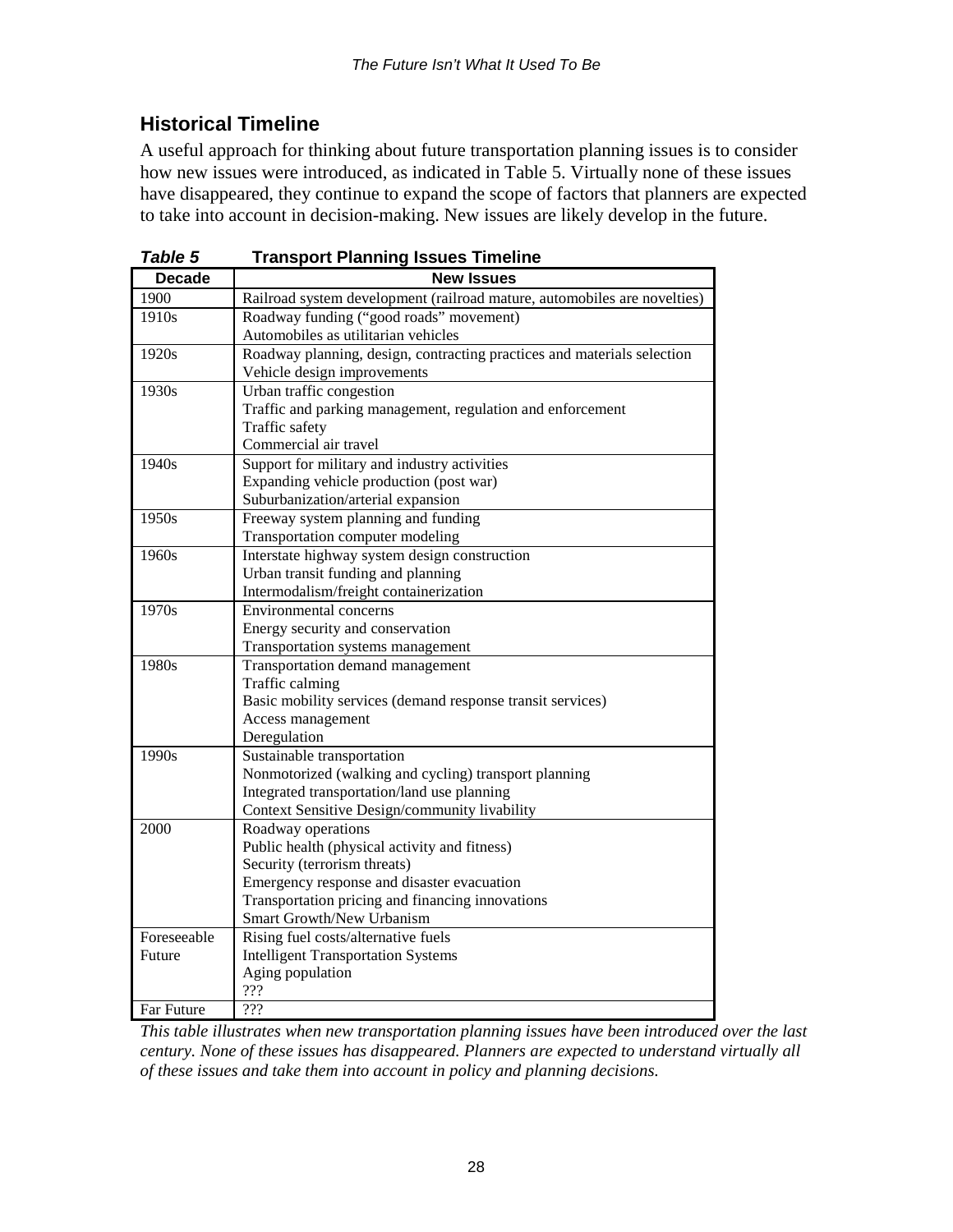## <span id="page-29-0"></span>**Growth Versus Development**

Economists sometimes make a distinction between *growth* (increased quantity) and *development* (increased quality). A transport system need not *grow* in vehicles, vehiclemiles, passenger-miles, ton-miles or traffic speeds, to *develop* and become better. Improvements can increase efficiency, improve comfort and safety, and reduce the amount of physical travel require to satisfy people's needs.

Growth, whether biological or economic, tends to follow certain patterns, as illustrated in Figure 25. Some growth is linear, a steady increase: 1, 2, 3, 4, 5… Some growth is exponential, the rate increasing over time: 1, 2, 4, 8, 16… Physical products and activities cannot grow exponentially forever. Rapid growth eventually encounters constraints. As a result, change often experience cycles of slow growth, rapid growth, declining growth, and negative growth, followed by a new cycle.

#### *Figure 25* **Growth Patterns**



*Growth tends to follow certain patterns. Most activities experience periods of rapid growth, followed by slower growth due to constraints and increased competition.* 

Biological growth is generally controlled by resource constraints, such as food, clean water and space, or because population growth stimulates predators and disease. Growth of economic activities may be affected by resource constraints, by market saturation, and by competition. When a new product or technology is first introduced it may provide large benefits, but marginal benefits tend to decline, and new products are often introduced that compete with existing products. For example, the first few motor vehicles in a community generally provide large benefits because they serve high-value trips: emergencies, deliveries and public transport. But as the vehicle ownership increases marginal benefits diminish because the additional vehicle travel consists of less valuable trips. In addition, traffic congestion increases, while road and parking capacity expansion tends to be less beneficial, since the most cost-effective projects are already completed. Over time an increasing portion of automobile ownership and use reflect prestige value (i.e., to display wealth and status), providing no overall benefit to society. All these factors reduce the justification for public policies that support automobile traffic growth.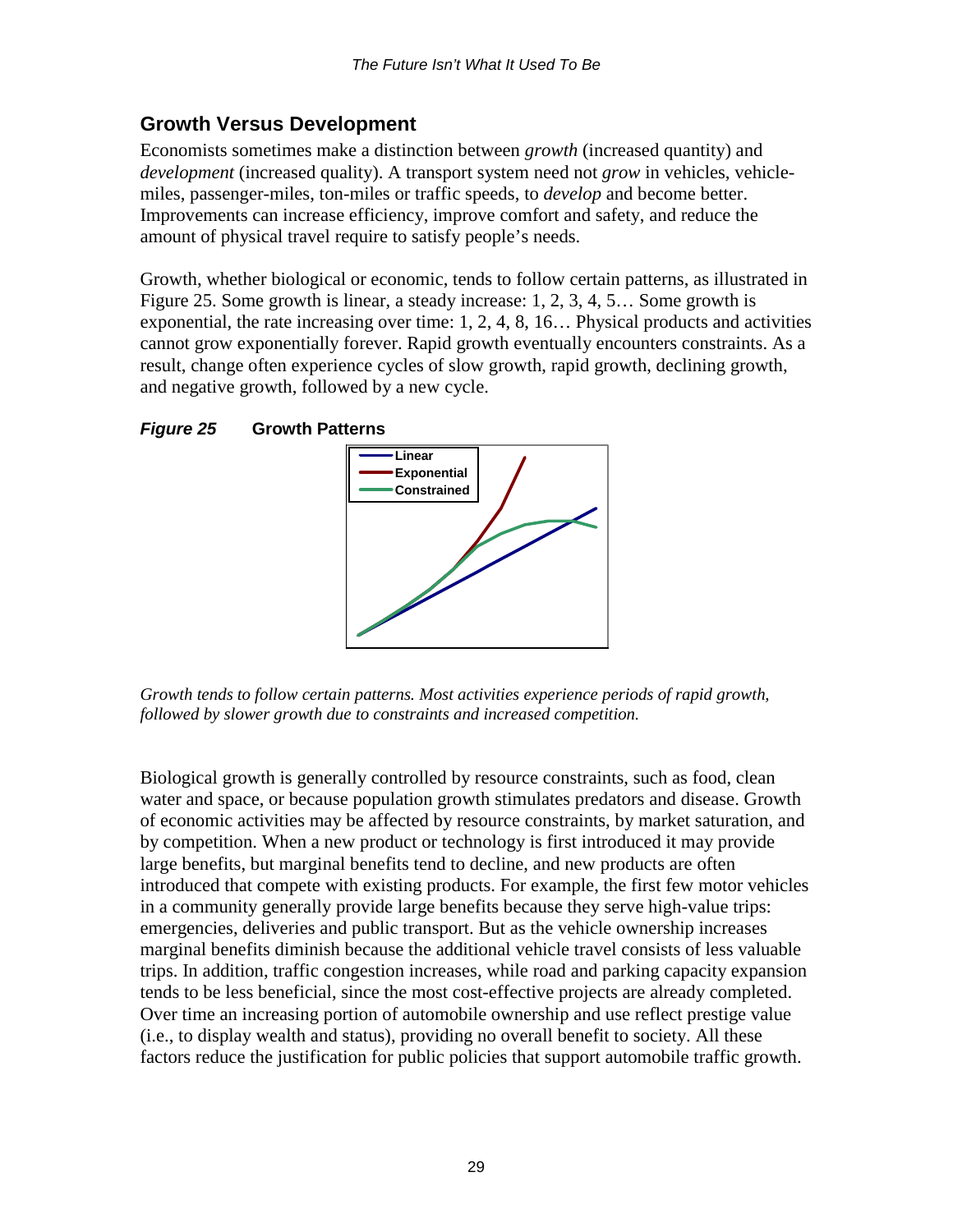## <span id="page-30-0"></span>**Increasing Transport System Diversity**

The demand shifts identified in this paper indicate that society will benefit from developing a more diverse transport system and more multi-modal land use patterns (Litman, 2005b). This would, for example, more effectively serve a growing elderly population, anticipate the needs of commuters if fuel prices rise significantly, and serve people who prefer walking, cycling and transit travel over driving for some trips.

Total travel demand will continue to grow, particularly in areas with significant population increases, or along major international freight corridors. However, this does not necessarily mean that road and parking capacity must expand proportionately. Travel demand growth will primarily occur in urban regions, where traffic is concentrated and facility expansion costs are high. Alternative modes improvements and mobility management programs are often the most cost effective ways to improve transport in such areas (VTPI, 2005).

Increased transport system diversity does not eliminate automobile travel. On the contrary, automobiles will likely continue to be the primary travel mode for the foreseeable future, measured in person-miles. It means that more attention should be given to improving other modes, so they can accommodate a major portion of future travel demand growth.

Transportation policies and planning practices can be changed to create a more efficient and diverse transport system (VTPI, 2005). Many of these changes are already occurring to a degree, but much greater implementation can be justified (OECD, 2002; Row, 2003; ITE, 2003; Cairns, et al., 2004; VTPI, 2005; Litman, 2005b). For example:

- Planning and evaluation practices can be more comprehensive, taking into account a wider range of impacts and options. This tends to increase the recognized value of alternative modes, and reduce the value of accommodating additional automobile travel.
- Least cost planning principles can be applied, so that mobility management strategies, and support for alternative modes, are implemented when they are cost effective.
- Special efforts can be made to improve walking and cycling conditions, and to accommodate people with disabilities and other special needs (such as people using strollers and handcarts).
- Pricing reforms, including parking pricing, parking cash out (letting travelers choose between a parking subsidy or the cash equivalent), congestion pricing, pay-as-you-drive insurance and registration fees, distance-based road user charges, and cost-recovery pricing can be used to manage vehicle travel for efficiency.
- Land use development policy reforms can help create more multi-modal communities and increase land use accessibility.
- Public transit, ridesharing, taxi and carsharing services can be improved through increased investment, HOV prioritization, and technological innovations.
- Telework and delivery services can be improved to substitute for physical travel.
- Innovative marketing can be used to promote use of alternative modes, making walking, cycling, ridesharing and transit more convenient to use and socially acceptable.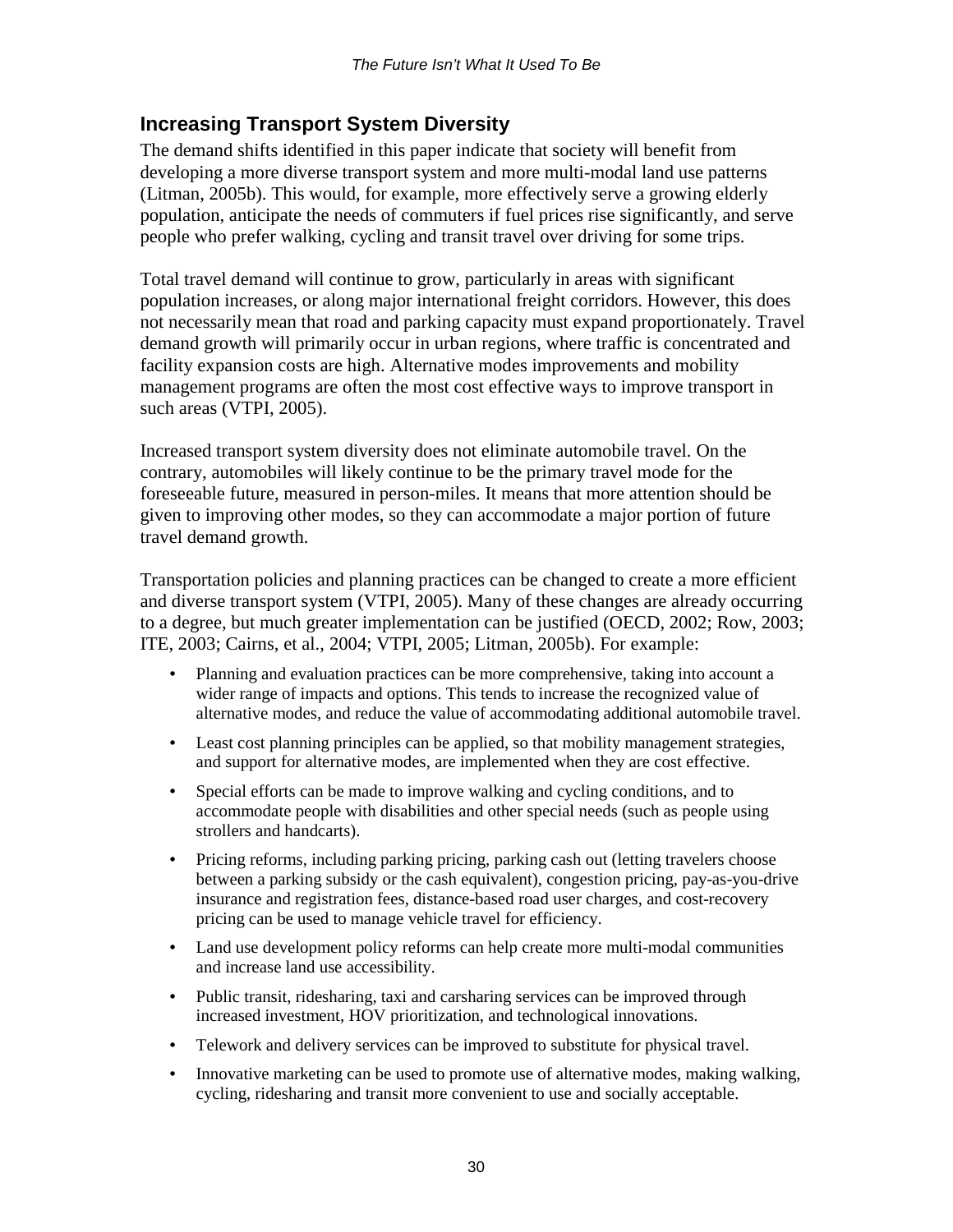## <span id="page-31-0"></span>**Counter Arguments**

Not everybody agrees that automobile transport has peaked or that consumers benefit from more diverse transport systems and Smart Growth. Some experts argue that society should accommodate increased automobile travel because it is beneficial, and that investments in alternative modes and Smart Growth land use policies are unjustified, wasteful and futile preferences (Green, 1995; Dunn, 1998; Pisarski, 1999). Automobile advocates tend to make the following errors ("Criticism of TDM," VTPI, 2005):

- They use selective data. For example, they generally cite trends during the 1960s through the 1990s, when per capita vehicle ownership and use grew fastest, and ignore trends since 1995 when growth rates declined and use of alternative modes started to increase.
- They frame the debate as a choice between high quality automobile transportation and low quality alternatives, ignoring problems of automobile use (such as inadequate mobility for non-drivers) and ways that that alternative modes can be improved. Similarly, when considering land use options, automobile advocates frame the debate between comfortable and safe suburban housing, and crowded, inferior, urban housing, ignoring the possibility of creating high-quality urban housing.
- They ignore many of the problems and risks associated with increased automobile dependency, and many of the benefits associated with a more diverse transport system. Some ridicule concerns about future energy supplies, climate change, the problems facing non-drivers in an automobile-oriented transport system, or health risks associated with sprawl. They often claim that technological progress will solve these problems, citing examples of technological successes and ignoring examples of technological failures.
- They ignore the increasing support for mobility management and Smart Growth by leading professional organizations (OECD, 2002; ITE, 2003; NAR, 2003; NGA, 2003).
- They ignore market distortions that favor automobile travel (underpriced road and parking facilities, and fixed vehicle insurance and registration fees, dedicated roadway funding, etc.), and the possibility that automobile travel would decline with more efficient pricing and more neutral planning practices ("Market Principles," VTPI, 2005).
- They claim that mobility management and Smart Growth strategies are "draconian" and harmful to consumers, ignoring the fact that most proposed mobility and land use management strategies rely on positive consumer incentives, and evidence that many people would prefer to drive somewhat less and rely more on alternatives.
- They assume that automobile travel demand is inflexible and cannot be reduced, ignoring successful, cost effective mobility management programs that reduce vehicle traffic growth ("Success Stories," VTPI, 2005).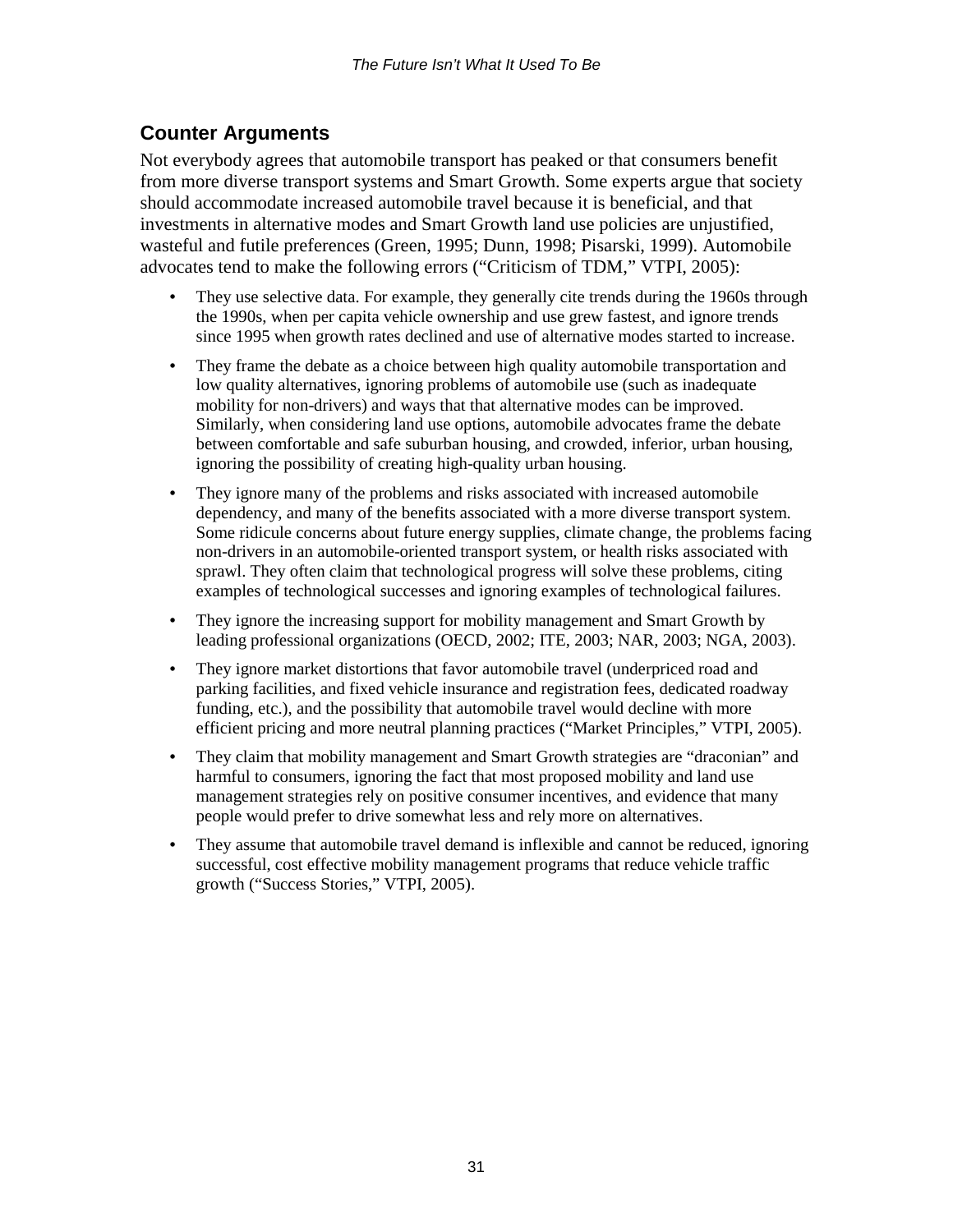## <span id="page-32-0"></span>**Conclusions**

Motorized mobility grew tremendously during the Twentieth Century. Over this period automobile transport evolved through a pioneer stage during which it was a novelty, to a growth stage during which motorized travel increased in volume and importance, and into its current mature stage during which automobiles are the dominant transport mode.

Between 1900 and 2000 per capita vehicle travel increased by an order of magnitude due to favorable technical, demographic and economic trends. But the factors that caused this growth are unlikely to continue. Toward the end of the Century per capita automobile travel stopped growing in the U.S., and started to decline after 2000, despite rising incomes. This decline is likely to continue due to demographic and market trends. An increasing portion of the population will need or prefer alternative modes such as walking, cycling, ridesharing, public transit, telework and delivery services. Automobile transport will continue to be important but the role of other modes will increase. Future motor vehicle travel growth will result from population growth rather than increased per capita vehicle ownership and use, as occurred in the past.

Transportation professionals should take these trends into account in strategic planning. If we continue to evaluate transportation system performance primarily in terms of motor vehicle travel speeds and congestion we could devote virtually all available transport improvement resources to expanding roadway capacity and yet provide no gain to society overall, due to diminishing marginal benefits and because direct user benefits are offset by increased external costs. Planning for a mature transport system means less emphasis on roadway expansion and more emphasis on infrastructure maintenance and management, with strategies to improve transport system efficiency and diversity.

Travel demand will be increasingly amenable to alternative modes and mobility management strategies. The degree to which travel patterns actually change will depend on our policy and planning decisions. Continuing current practices will tend to stimulate more automobile travel, but alternative approaches can help shift travel to other modes. It will no longer be appropriate for policy and planning decisions to favor automobile transport. On the contrary, there are good reasons to encourage alternative modes to help create more efficient and diverse transport systems that better serve future needs.

For example, if we start developing a new suburban highway now, it will be completed about the time that most Baby Boomers retire, fuel prices rise significantly, and consumers increasingly value walkable neighborhoods. It may be better to anticipate these trends by investing resources in alternative modes and creating less automobiledependent communities.

Although this paper investigates transport patterns in wealthier, developed countries, the analysis has important implications for lower-income, developing countries. It indicates that even wealthy people benefit from transport system efficiency and diversity. Such benefits are even greater in countries with more limited resources. Developing country decision-makers have an opportunity to create efficient and diverse transport systems directly, and avoid the mistake of overemphasizing automobile transport.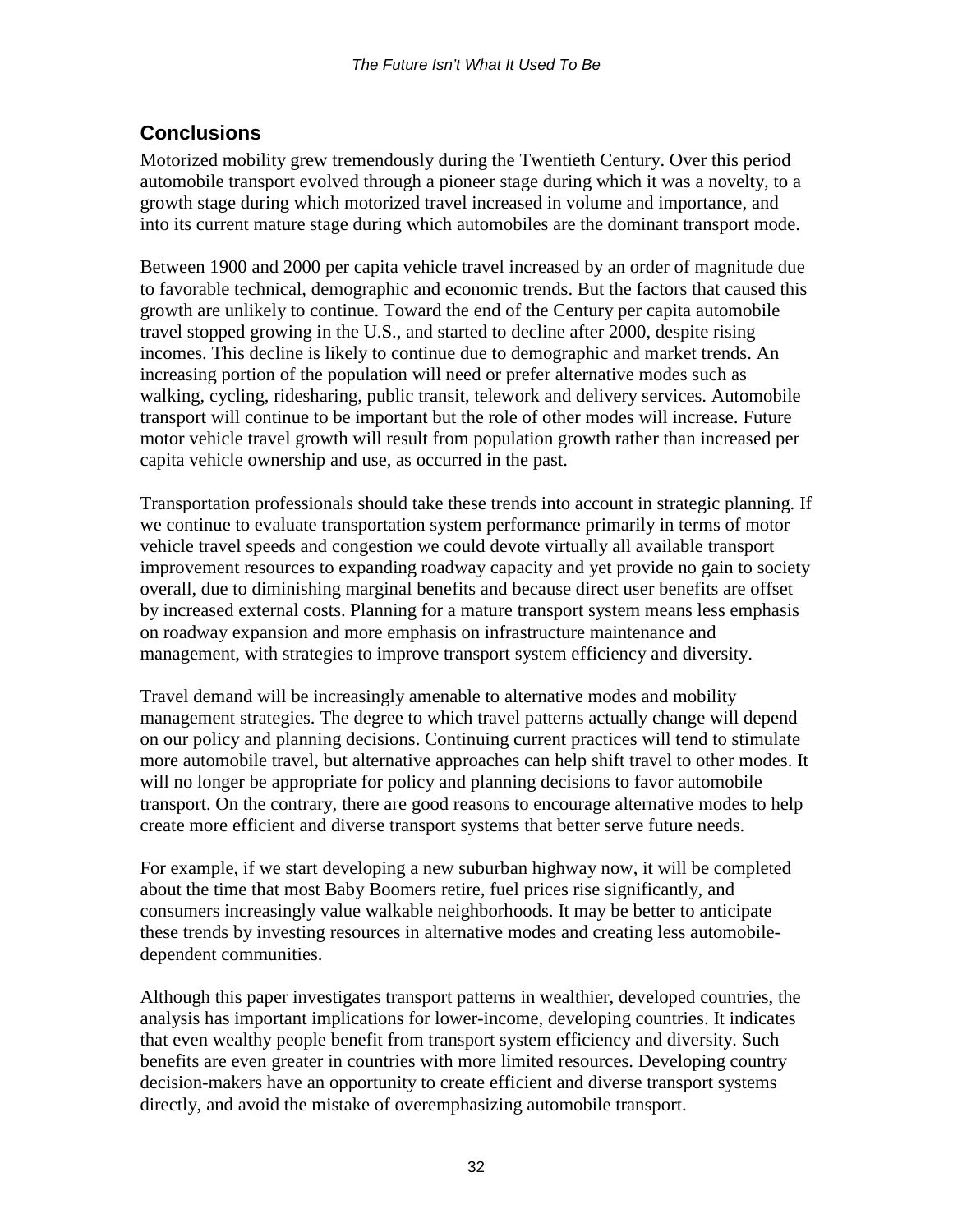## <span id="page-33-0"></span>**References and Resources For More Information**

AARP (2005), *Livable Communities: An Evaluation Guide*, AARP Public Policy Institute ([http://assets.aarp.org\)](http://assets.aarp.org/), 2005.

*Association For The Study Of Peak Oil & Gas* ([www.peakoil.net\)](http://www.peakoil.net/) is an organization that explores future petroleum supply and the implications of depletion.

APTA (various years), *Transit Statistics*, American Public Transit Association ([www.apta.com/research/stats/agency/index.cfm\)](http://www.apta.com/research/stats/agency/index.cfm).

Battelle (2000), *Travel Patterns of People of Color*, Federal Highway Administration ([www.fhwa.dot.gov/ohim/trvpatns.pdf\)](http://www.fhwa.dot.gov/ohim/trvpatns.pdf).

Belden Russonello & Stewart (2004), *2004 American Community Survey*, National Association of Realtors [\(www.realtor.org\)](http://www.realtor.org/) and Smart Growth America ([www.smartgrowthamerica.org\)](http://www.smartgrowthamerica.org/).

BLS (various years), *Consumer Expenditure Survey*, Bureau of Labor Statistics ([www.bls.gov\)](http://www.bls.gov/).

BTS (2003), *NHTS 2001 Highlights Report, BTS03-05*, U.S. Department of Transportation, Bureau of Transportation Statistics [\(www.bts.gov\)](http://www.bts.gov/).

BTS (various years), *National Transportation Statistics*, U.S. Department of Transportation, Bureau of Transportation Statistics [\(www.bts.gov\)](http://www.bts.gov/).

Sally Cairns, et al. (2004), *Smart Choices – Changing The Way We Travel*, U.K. Department for Transport [\(www.dft.gov.uk\)](http://www.dft.gov.uk/).

C. J. Campbell and J.H. Laherrère (1998), "The End of Cheap Oil," *Scientific American*, March 1998; available at [www.hubbertpeak.com/sciam983.htm.](http://www.hubbertpeak.com/sciam983.htm)

CBO (1998), *Economic Effects of Federal Spending on Infrastructure and Other Investments*, Congressional Budget Office ([www.cbo.gov\)](http://www.cbo.gov)/).

Jennifer Cheeseman Day (2001), *Population Projections of the United States, by Age, Sex, Race, and Hispanic Origin*, U.S. Census ([www.census.gov/population/www/pop-profile/natproj.html\)](http://www.census.gov/population/www/pop-profile/natproj.html).

*Cities of the Future* ([www.transfuture.net\)](http://www.transfuture.net/) contains futuristic images of cities.

Joseph Corn, *Yesterday's Tomorrows: Past Vision of the American Future,* Smithsonian Institute ([www.si.edu\)](http://www.si.edu/), 1984.

Christine Cosgrove and Phyllis Orrick (2004), "The Future That Never Was: Lessons from Visions of Transportation," *TR News*, Number 235, Transportation Research Board ([www.trb.org\)](http://www.trb.org/), Nov./Dec. 2004, pp. 3-9.

DfT (2004), *Transport Trends: 2004 Edition*, U.K. Department for Transport ([www.dft.gov.uk\)](http://www.dft.gov.uk/).

James Dunn (1998), *Driving Forces; The Automobile, Its Enemies and the Politics of Mobility*, Brookings Institute [\(www.brookings.org\)](http://www.brookings.org/).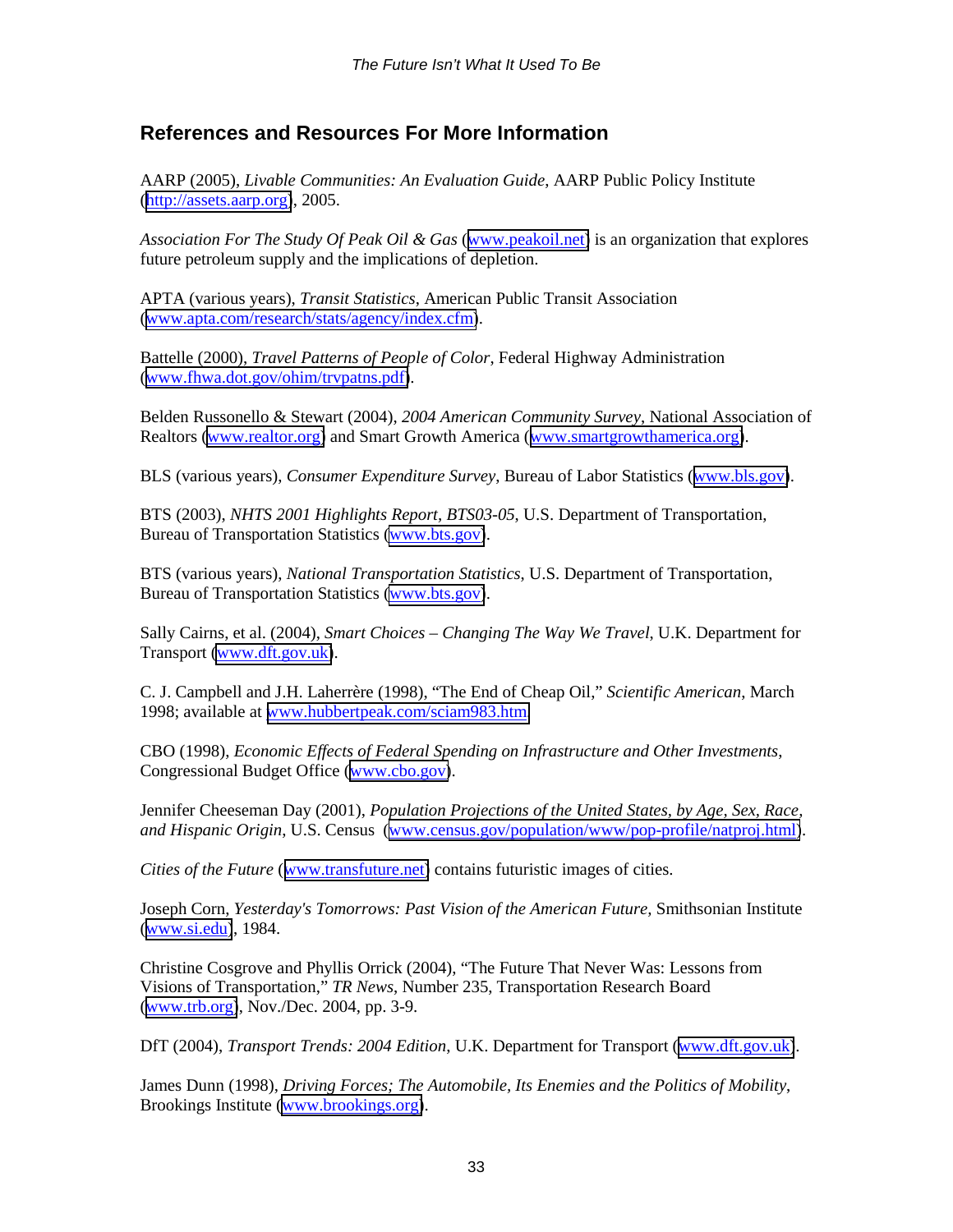EC (2002), *EU Energy and Transport In Figure*, European Commission ([http://europa.eu.int\)](http://europa.eu.int/).

FHWA (annual reports), *Highway Statistics*, Federal Highway Administration ([www.fhwa.dot.gov/policy/ohpi/hss/index.htm\)](http://www.fhwa.dot.gov/policy/ohpi/hss/index.htm).

Ruud Filarski (2004), *The Rise and Decline of Transport Systems: Changes in Historical Context*, AVV Transport Research Center, Ministry of Transport, The Netherlands [\(www.rws-avv.nl\)](http://www.rws-avv.nl/).

William L. Garrison and David M. Levinson, *The Transportation Experience: Policy, Planning, and Deployment*, Oxford University Press ([www.us.oup.com\)](http://www.us.oup.com/), 2006.

Phil Goodwin and Stefan Persson (2001), *Assessing the Benefits of Transport*, European Conference of Ministers of Transport; OECD ([www.oecd.org\)](http://www.oecd.org/).

Kenneth Green (1995), *Defending Automobility: A Critical Examination of the Environmental and Social Costs of Auto Use,* Reason Foundation ([www.reason.org\)](http://www.reason.org/).

Carmen Hass-Klau and Graham Crampton (2002), *Future of Urban Transport: Learning from Success and Weakness*, Environmental and Transportation Planning ([www.etphassklau.co.uk\)](http://www.etphassklau.co.uk/).

Amy Helling (1997), "Transportation and Economic Development; A Review," *Public Works Management & Policy*, Vol. 2, No. 1, July 1997, pp. 79-93.

Brendon Hemily (2004), *Trends Affecting Public Transit's Effectiveness: A Review and Proposed Actions*, American Public Transit Association ([www.apta.com\)](http://www.apta.com/).

John W. Holtzclaw (2000), *Smart Growth – As Seen From The Air: Convenient Neighborhood, Skip The Car*, Presented at the Air & Waste Management Association's  $93<sup>rd</sup>$  Annual Meeting; available at the Sierra Club Stop Sprawl website ([www.SierraClub.org/sprawl/transportation\)](http://www.sierraclub.org/sprawl/transportation).

Patricia Hu and Jennifer Young (1999), *Summary of Travel Trends: 1995 National Personal Transportation Survey*, National Personal Transportation Survey (wwwcta.ornl.gov/npts/1995/doc/index.shtml), Federal Highway Administration.

Shawn Hubler (2004), "Licenses Take A Back Seat: As High Schools Cut Driver's Education, Fewer Teens Are Getting Behind The Wheel," *Los Angeles Times*, December 2, 2004, front page ([www.latimes.com/news/local/la-et-teens2dec02,0,5974103.story?coll=la-home-headlines\)](http://www.latimes.com/news/local/la-et-teens2dec02,0,5974103.story?coll=la-home-headlines).

IEA (2004), *Oil Crises & Climate Challenges* – *30 Years of Energy Use in IEA Countries*, International Energy Agency [\(www.iea.org\)](http://www.iea.org/).

ITE (2003), *Smart Growth Transportation Guidelines*, Institute of Transportation Engineers ([www.ite.org\)](http://www.ite.org/).

Bruce Katz and Robert Puentes (2006), *Remaking Transportation Policy for the New Century: Speech To The Institute of Transportation Engineers, January 23, 2006*, Brookings Institute [\(www.brookings.edu/metro/speeches/20060123\\_trb.pdf\)](http://www.brookings.edu/metro/speeches/20060123_trb.pdf).

Charles Lave (1991), *Things Won't Get a Lot Worse: the Future of U.S. Traffic Congestio*n, Working Paper, No. 33, The University of California Transportation Center ([www.uctc.net/scripts/countdown.pl?033.pdf\)](http://www.uctc.net/scripts/countdown.pl?033.pdf).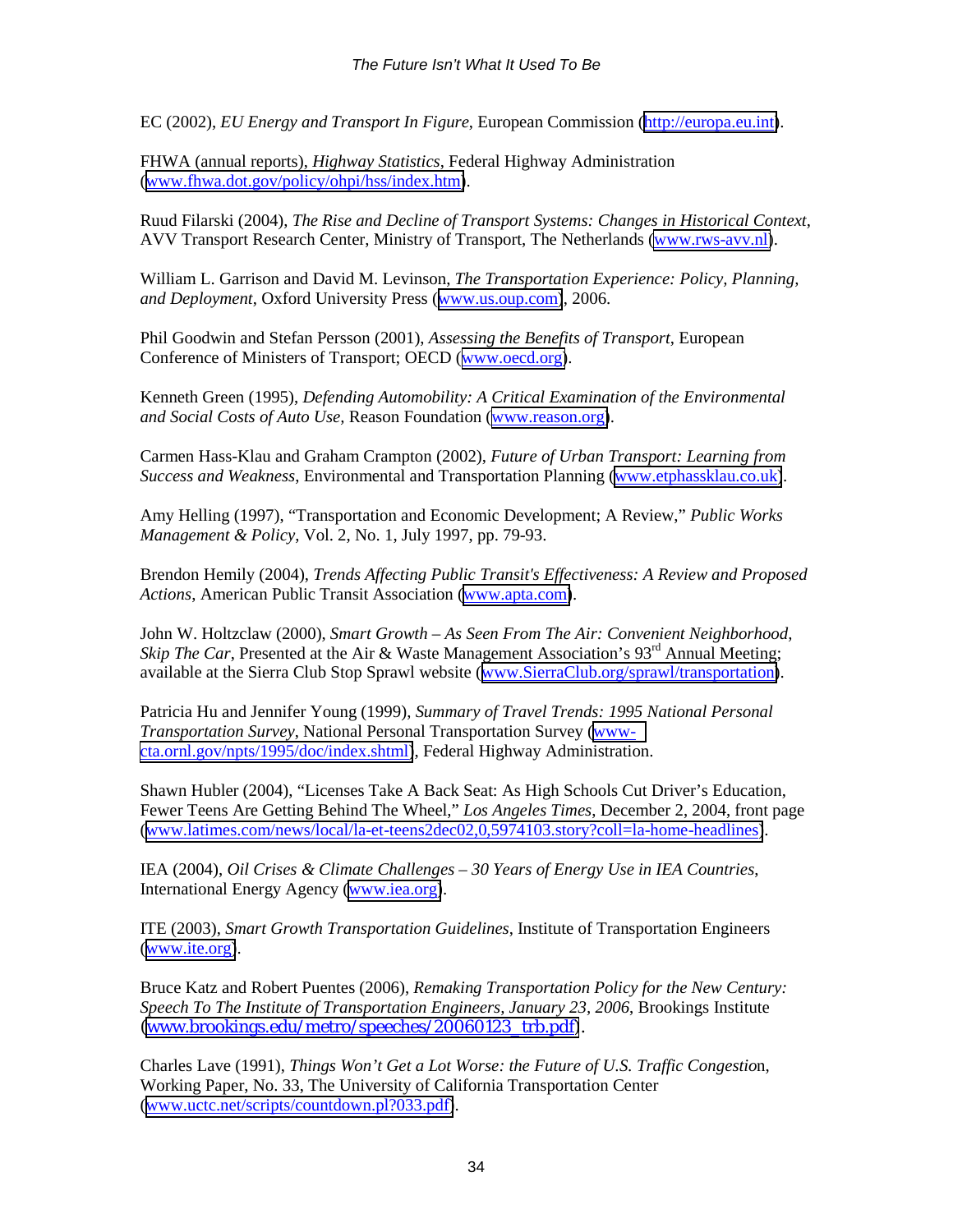Keith T. Lawton (2001), *The Urban Structure and Personal Travel: an Analysis of Portland, Oregon Data and Some National and International Data*, E-Vision 2000 Conference ([www.rand.org/scitech/stpi/Evision/Supplement/lawton.pdf\)](http://www.rand.org/scitech/stpi/Evision/Supplement/lawton.pdf).

Eric Lefcowitz (2001), *The Legend of 2000*, Retro Future ([www.retrofuture.com\)](http://www.retrofuture.com/).

Todd Litman, "Measuring Transportation: Traffic, Mobility and Accessibility," *ITE Journal* ([www.ite.org\)](http://www.ite.org/), Vol. 73, No. 10, October 2003, pp. 28-32; available at [www.vtpi.org/measure.pdf.](http://www.vtpi.org/measure.pdf)

Todd Litman (2004), *Rail Transit in America: Comprehensive Evaluation of Benefits*, VTPI ([www.vtpi.org\)](http://www.vtpi.org/).

Todd Litman (2005a), *Where We Want To Be: What We Know About Household Location Preferences And Their Implications For Smart Growth*, VTPI ([www.vtpi.org\)](http://www.vtpi.org/).

Todd Litman (2005b), *You CAN Get There From Here: Evaluating Transportation System Diversity*, Victoria Transport Policy Institute ([www.vtpi.org\)](http://www.vtpi.org/).

L.B. Magoon (2000), *Are We Running Out of Oil?* US Geological Survey summary poster [http://geopubs.wr.usgs.gov/open-file/of00-320](http://geopubs.wr.usgs.gov/open-file/of00-320/)*.* 

Clay McShane (1994), *Down the Asphalt Path*, Columbia University Press (New York).

Anne Vernez Moudon, Gwen Rousseau and D.W. Sohn, *Travel Indicators and Trends in Washington State*, University of Washington, WA-RD 615.1 ([http://depts.washington.edu/trac/bulkdisk/pdf/615.1.pdf\)](http://depts.washington.edu/trac/bulkdisk/pdf/615.1.pdf), 2005.

MVMA (1995), *Facts & Figures*, Motor Vehicle Manufactures Association (Detroit).

M.I. Nadri and T.P. Mamuneas (1996), *Contribution of Highway Capital to Industry and National Productivity Growth*, FHWA, USDOT.

NAR (2003), *Creating Great Neighborhoods: Density in Your Community*, The National Association of Realtors, the Local Government Commission and the U.S. Environmental Protection Agency ([www.epa.gov/smartgrowth/pdf/density.pdf\)](http://www.epa.gov/smartgrowth/pdf/density.pdf).

NGA (2003), *Growing With Less Greenhouse Gases: State Growth Management Policies That Reduce GHG Emissions*, Center for Best Practices, National Governors Assoc. ([www.nga.org\)](http://www.nga.org/).

NPTS (1999), *Summary of Travel Trends: 1995 National Personal Transportation Survey*, FHWA ([www-cta.ornl.gov/npts/1995/Doc/trends\\_report.pdf\)](#page-0-0).

OECD (2002), *Road Travel Demand: Meeting the Challenge*, Organization for Economic Cooperation and Development ([www.oecd.org\)](http://www.oecd.org/).

Alan Pisarski (1992), *Travel Behavior Issues In The 90's*, National Personal Transportation Survey (www-cta.ornl.gov/npts/1995/doc/index.shtml), Federal Highway Administration.

Alan E. Pisarski (1999), *Cars, Women, and Minorities; The Democatization of Mobility in America*, Competitive Enterprise Institute ([www.cei.org\)](http://www.cei.org/).